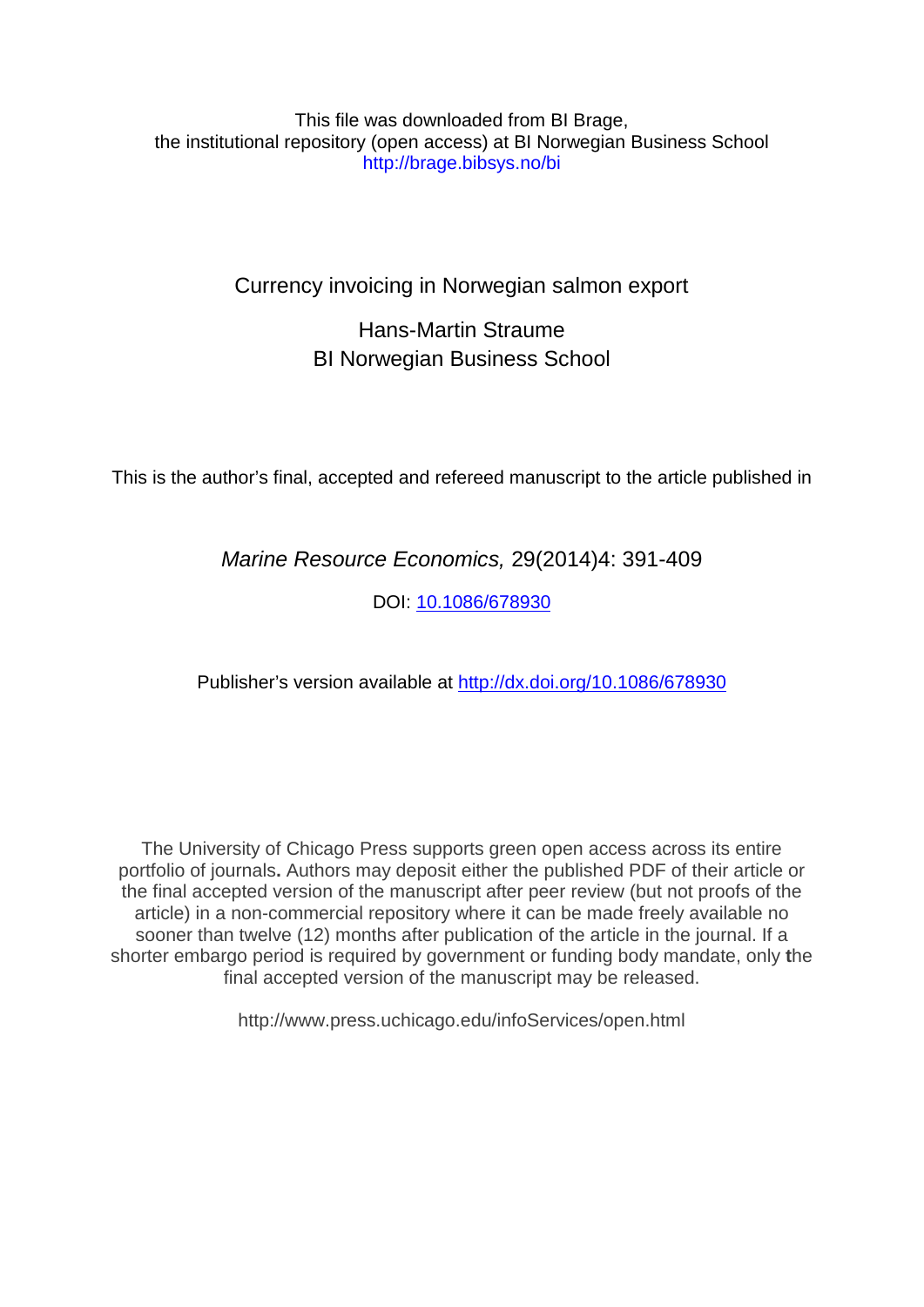## **Currency Invoicing in Norwegian Salmon Export**

#### HANS-MARTIN STRAUME

University of Bergen BI Norwegian Business School

**Abstract**: The purpose of this paper is to examine the choice of currency for Norwegian salmon exporters. The choice of invoicing currency will affect prices in different markets as well as risk, factors that are increasingly important as the supply chain for salmon is becoming more sophisticated and more transactions mechanisms are introduced. The results indicate that destination-specific market characteristics have impacts as to the choice of invoicing strategy. Norwegian salmon exporters primarily invoice in the export market currency (47% of the exported quantity), but also use a vehicle currency and producer pricing (19%) in a significant number of transactions. The euro is the preferred vehicle currency (18%), closely followed by US dollar (USD) (16%). The USD is the dominating invoicing currency for exports beyond Europe.

Key words: Invoicing currency, Multinomial logit, Salmon Aquaculture, Vehicle currencies JEL Classification Codes: F14, Q22

Hans-Martin Straume is a Ph.D. student, Department of Economics, University of Bergen, N-5020 Bergen, Norway and BI Bergen, BI Norwegian Business School, N-5893 Bergen, Norway (email: hansmartin.straume@bi.no).

The author thanks two anonymous referees for many suggestions that improved the paper. I am also grateful to Erling Vårdal, Frank Asche, Ragnhild Balsvik, Genaro Sucarrat, as well as participants at the PhD Workshop at NHH in 2013, seminar participants at BI Norwegian Business School, the University of Bergen, and participants at the Seafood Markets and Aquaculture Production workshop at UMB in 2013 for valuable comments and suggestions. Financial support from the Research Council of Norway is also acknowledged.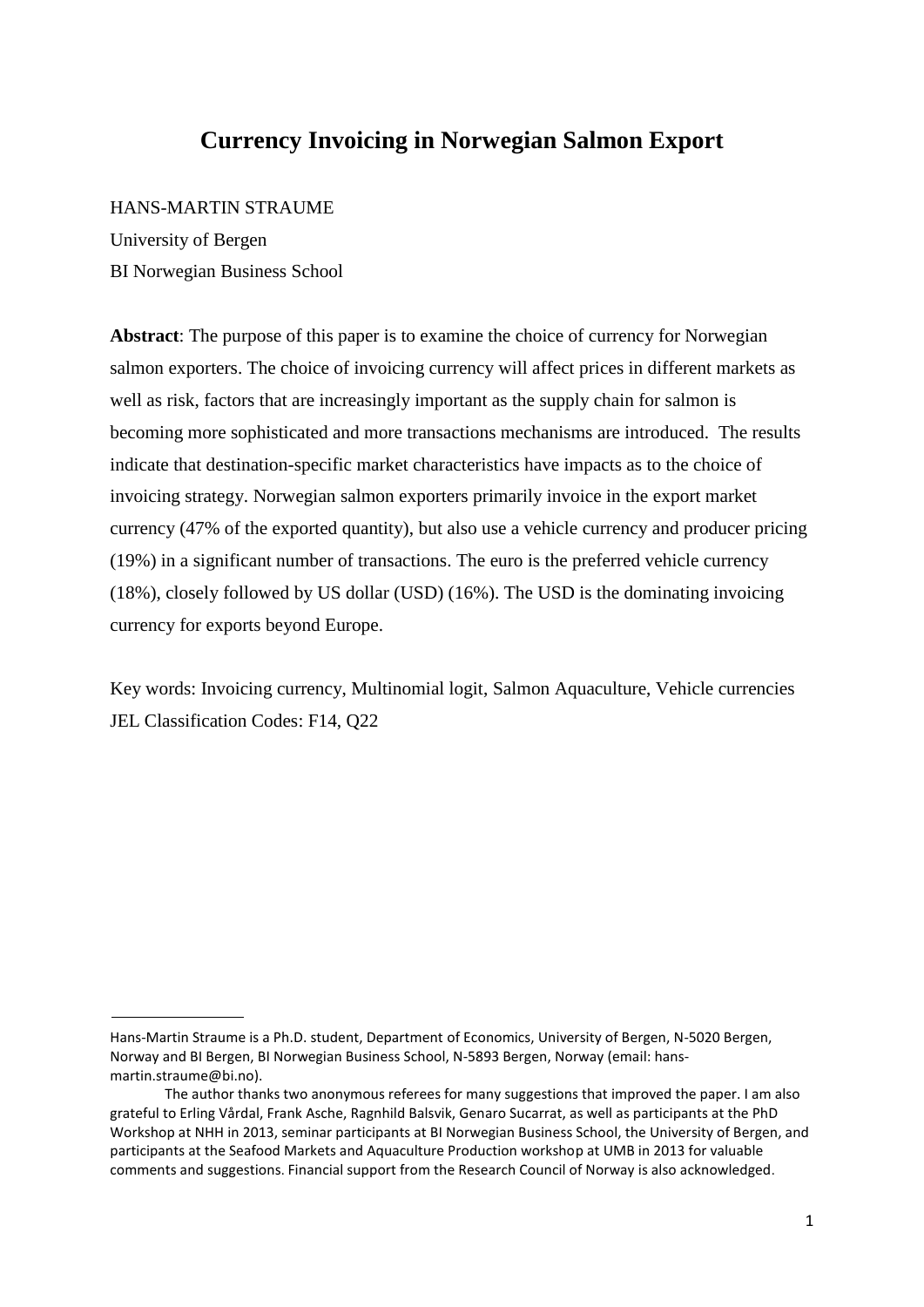#### **Introduction**

Choice of invoicing currency is a topic that has gained much attention in the theoretical literature in international trade for several decades. If one assumes that an exporter is free to determine the invoicing currency, three different strategies are available. An exporter who is concerned about exchange rate risk would set the prices in the domestic currency. This is known as "producer currency pricing" (PCP). The prices can also be set in the importer's currency, a "local currency pricing" strategy (LCP). This would be the case for an exporter who can exercise market power or conduct so-called "pricing-to-market" (Krugman 1987), but can also be due to other factors that do not imply oligopolistic behavior, such as currency convertibility. Finally, the exporter could set the price in a major "world" currency, a "vehicle currency pricing" strategy (VCP), which is typically the US dollar (USD), euro, or Japanese yen. McKinnon (1979) argues that trade in homogenous primary goods should be conducted in a single vehicle currency as market efficiency increases if prices are expressed in the same currency. 1

The theoretical literature holds a number of insights with respect to the choice of invoicing currency that depends on market and product characteristics. As more detailed data on the transaction level has become available for some countries/industries, empirical testing of the different predictions has become possible. Goldberg and Tille (2009) study invoicing strategies for Canadian imports. They argue that when the traded goods have close substitutes, the trades are rarely invoiced in the exporters' currency, with the exception of exporters from the US<sup>2</sup>, and that exporters with a volatile exchange rate make little use of their own currency. Goldberg and Tille (2009) also establish a relationship between transaction size and choice of invoicing currency, where large volumes are generally invoiced in the importers' currency. This finding may indicate that the bargaining power between the exporter and importer matter for the choice of invoicing currency and that the relevant bargaining tool for the importer is transaction size.

In recent years, there have been dramatic changes in the supply chains for many seafood products. The market has become global for a number of species (Asche et al. 2012; Tveterås et al. 2012), and growth of large retail chains has led to increased concentration downstream (Murray and Fofana 2002; Guillotreau, Le Grel, and Simioni 2005; Guillotreau and Jiménez-Toribio 2011; Asche et al. 2011a,b). The focus of retail chains on efficient logistics has led to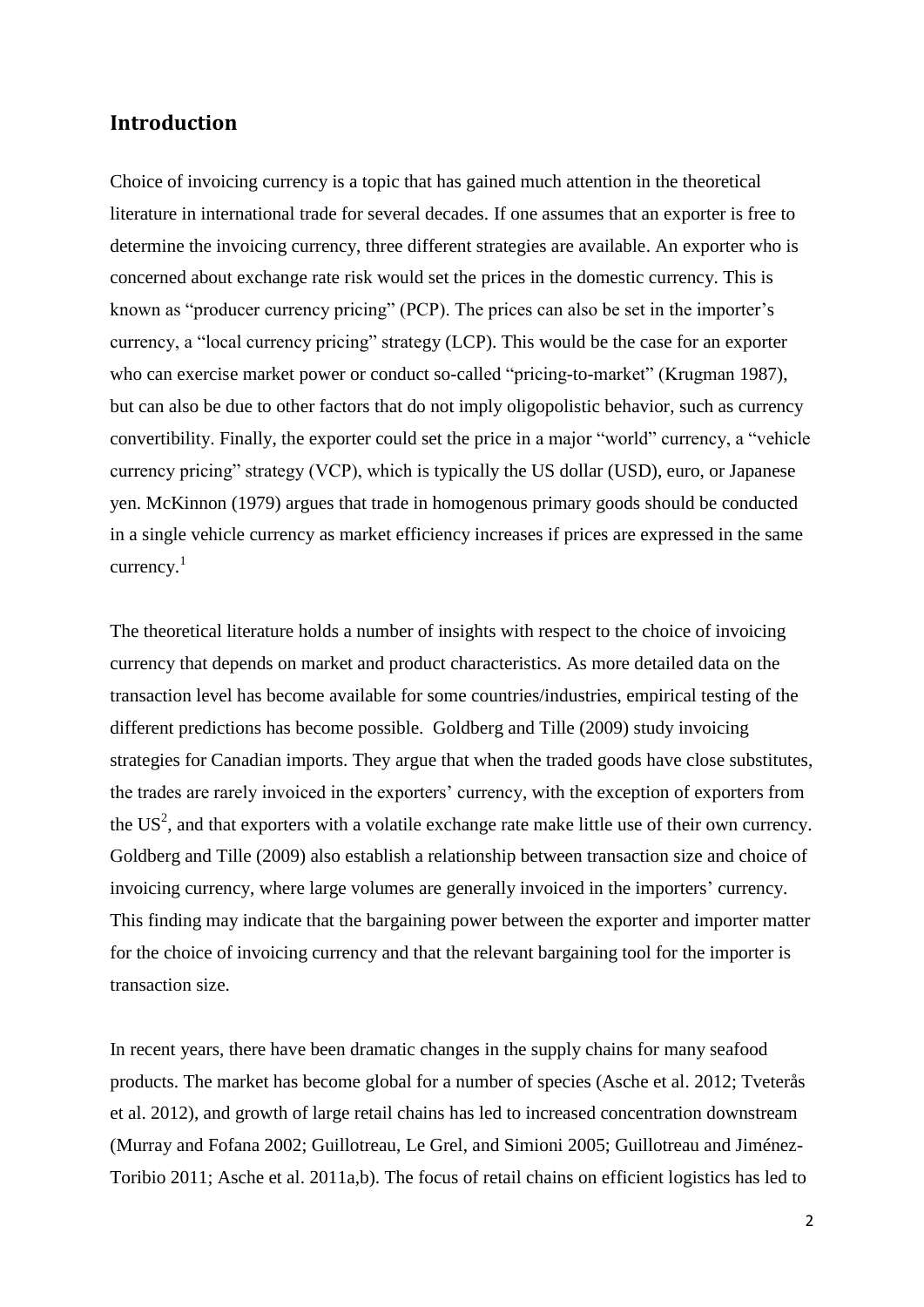increased coordination upstream (Kvaløy and Tveterås 2008; Olson and Criddel 2008) as well as the creation of very large production companies (Asche et al.  $2013$ ).<sup>3</sup> Salmon is among the most successful aquaculture species in terms of increased production growth. This is largely due to substantial productivity growth through the supply chain from suppliers (Tveterås and Heshmati 2002), at the farms (Nilsen 2010; Vassdal and Holst 2011; Roll 2013; Asche and Roll 2013, Asche, Guttormsen, and Nielsen 2013) and in the supply chain (Asche, Roll, and Tveterås 2007). Increasingly, more sophisticated transaction methods are being used such as contracts (Larsen and Asche 2011) and futures contracts (Sollibakke 2012; Oglend 2013), as well as integration through mergers (Asche et al.  $2013$ ).<sup>4</sup> This has made salmon the species with one of the most varied transaction modes in the seafood market. It also means that the strategy with respect to invoicing currency can be an important factor for a producer's competitiveness.

This article analyzes different determinants of currency invoicing in the exports of fresh and frozen salmon from Norway, the leading salmon producing country.<sup>5</sup> There are two main topics herein; first a descriptive analysis is provided for the invoicing pattern from Norwegian exporters to different destination regions. This is to shed light on issues such as the importance of vehicle currencies in different regions. Second, results from a more stringent empirical analysis, for which more factors can be controlled is conducted using a multinomial logit model. This is a widely used approach in empirical analysis of invoicing currency (Donnenfeld and Haug 2003; Wilander 2006). In this analysis, the effect of factor such as firm size, transaction size, distance, import market size, wealth, exchange rate volatility, trading frequency and competitive pressure in the destination market will be investigated.

#### **Literature Review**

There exists a rich theoretical literature on the choice of currency in international trade.<sup>6</sup> Some highlighted findings from theoretical studies is that if the firm's choice of invoicing currency depends on the currency choice of its competitors, it is optimal to invoice their trades in the same currency as its competitors, that currencies from countries with monetary stability are most likely to be chosen as invoicing currencies, and that elasticity of demand and exchange rate volatility are important factors behind currency choice (Kamps 2006).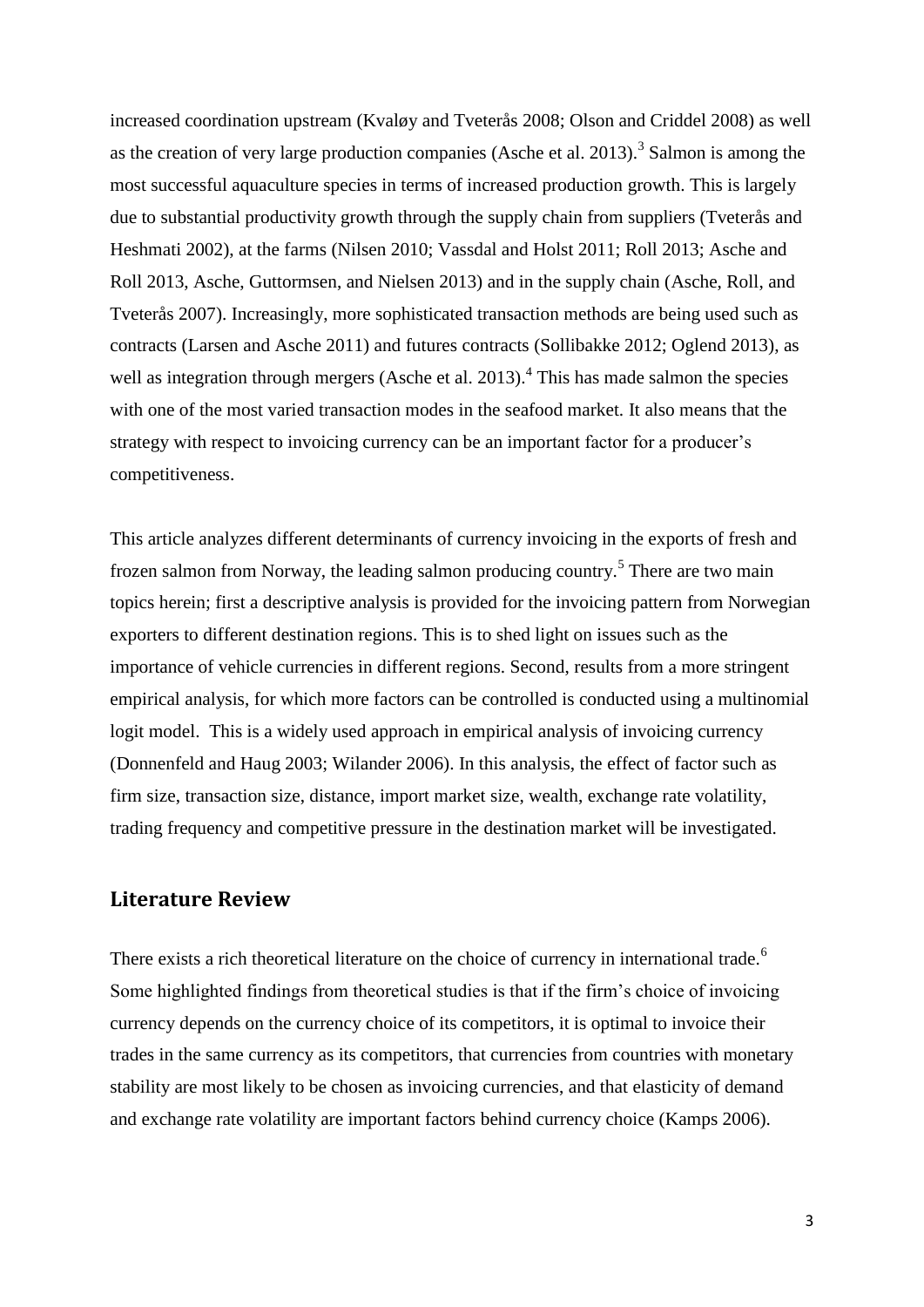Grassman (1973) provides the first empirical analysis of choice of invoicing currency. He finds that when there is trade between an industrialized country and a developing country, the trades are mainly invoiced in the currency of the industrialized country or in a third currency, and that invoicing patterns differ by product type. McKinnon (1979) suggests that trade in homogeneous products, such as oil and primary commodities, will mainly be invoiced in USD or another vehicle currency with low transaction costs, while in trades of differentiated products, invoicing in the exporters' currency is preferred. Page (1981) shows that a high share of international trade flows are invoiced in major currencies, some of them used as vehicle currencies. This first strain of empirical studies, which are at an aggregated level and descriptive in nature, indicates that the use of a vehicle currency will be most important for trades between advanced economies and developing countries. Trades between advanced economies are mainly invoiced in the currency of the exporter.

More recently, better data combined with improved econometric techniques have increased the number of empirical studies investigating the choice of invoicing currency. The impact of different explanatory variables on currency choice is not straightforward. In many cases the econometric results seems to depend heavily on the aggregation level, the direction of the trade (import or export), and whether the trading partner country is known. The econometric study by Donnenfeld and Haug (2003) is the first on the choice of invoicing currency. They investigate Canadian import data for 12 different industries at the 6-digit HS-level for the period 1989Q1-1994Q4<sup>7</sup>. They establish a positive relationship between exchange rate risk and the use of LCP in some of their estimations, but they are not able to establish such a relation as an overall finding for all industries. They also argue that a large gross domestic product (GDP) in the exporting country (large home market) relative to the importers' GDP favors PCP.

Kamps (2006) explores the use of the euro as invoicing currency and offers a comparison of the use of the euro and the USD as world vehicle currencies. Not surprisingly the euro has become more important both as a vehicle currency, and for LCP and PCP over the last decade. However, Kamps (2006) argues that relative to the USD, the role of the euro as a vehicle currency is limited. If a country exhibits high exchange rate volatility with respect to the euro, the probability for its use as a vehicle currency increases. Kamps (2006) states that, "this is particularly true for the countries with the prospect of adopting the euro at some point in the future"*.*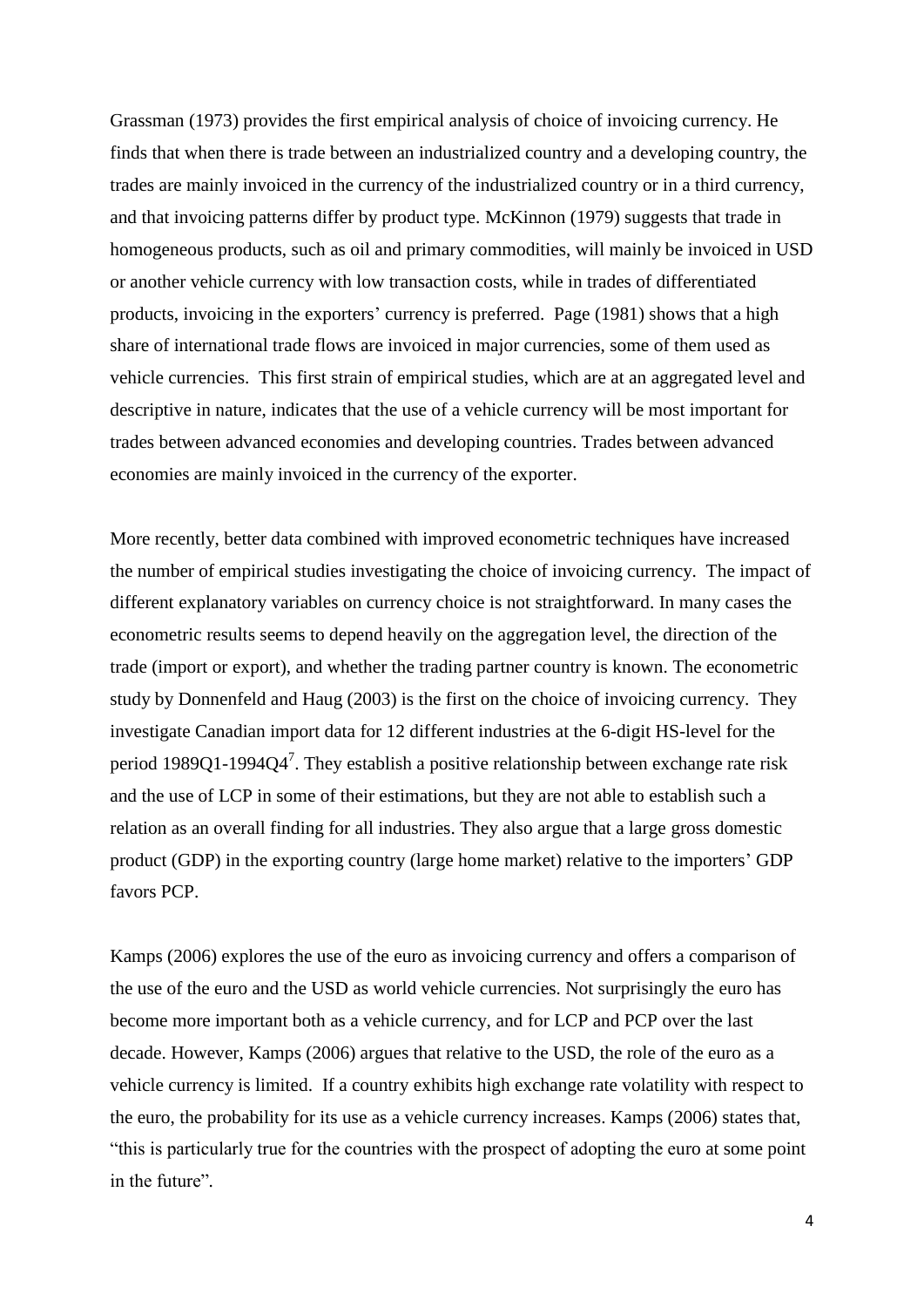Goldberg and Tille (2008) also document increasing importance of the euro as invoicing currency for the EU and accession countries. Ito et al. (2010) discuss limited use of the yen in trade invoicing for Japanese exporters. They find that Japanese exporters commonly use LCP in exports to advanced economies, and the USD in exports to East-Asia. One possible reason for regional invoicing differences in the case of salmon can be that the exporters make use of historically dominant vehicle currencies in specific markets. Another possible reason is that firms seek to set prices that do not deviate from the prices of their competitors (Fukuda and Ono 2006). In this setting, if one leading (or sufficiently many) exporter(s) invoices in a vehicle currency on a regular basis, the probability for other exporters to also invoice in the third currency increases.

Wilander (2006) studies the choice of invoicing currency in Swedish exports at the industry level for the period 1999-2002. In his study, exchange rate risk is measured as exchange rate volatility, and he finds a negative relationship between exchange rate volatility and the use of LCP. Wilander (2006) also argues that low inflation will favor LCP, and that increased efficiency in financial markets in the importing country decreases the probability for PCP. In the case of the Swedish export industries, it is found that about 25% of the trades in paper and pulp are invoiced in Swedish krona (SEK), while about 60% of the trades in motor vehicles are invoiced in SEK. This finding may indicate that there is a lower probability for using producer currency pricing for less differentiated products. Friberg and Wilander (2008) survey the currency choice of Swedish exporters. Some interesting findings in this study are that negotiations between the parts in the transaction are important for both choice of currency and price. The most used currency is the currency of the customer. Posted prices are only used by a few firms; almost all export prices are set after negotiations between the parts. The firms also report that in nearly all cases the settlement currency is equal to the invoicing currency. Ito et al. (2010) investigate the choice of invoicing currency for 23 Japanese exporters in 4 different industries and find that Japanese firms tend to favor LCP when the destination country is an advanced economy. They argue that the USD is the most common currency for trades in Asian markets, among exporters of highly differentiated products who tend to invoice in yen as the main exception. Ligthart and Werner (2012) analyze the effect of the introduction of the euro on the pattern of currency invoicing by investigating imports to Norway from different OECD-countries in the period 1996Q1-2006Q4. Their results indicate that the euro has overtaken the role of the USD as the main vehicle currency, as well as an increase in the use of PCP in the export from Eurozone countries. The main reason for the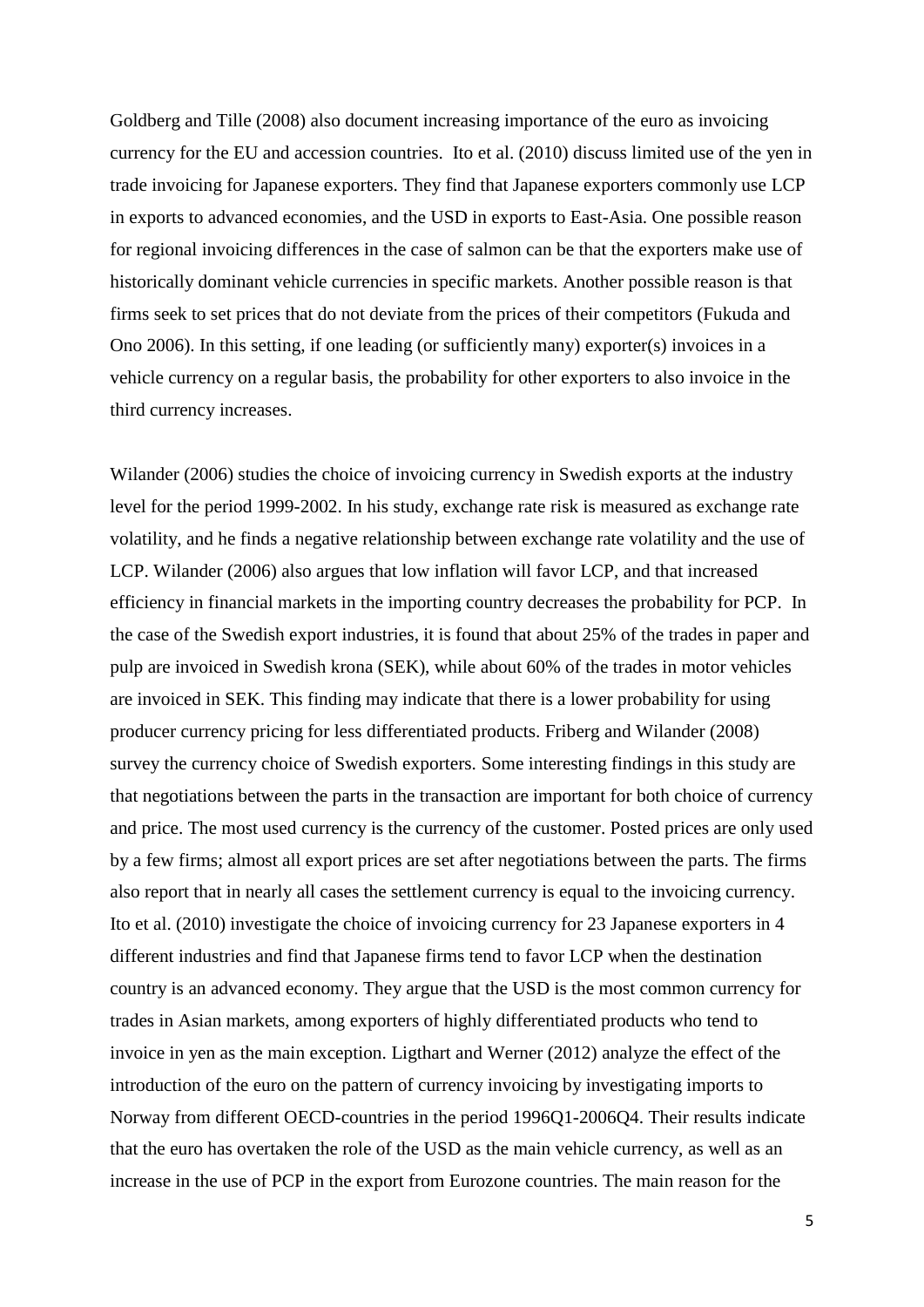increased use of euro is explained by lower inflation volatility. They observe a decline in the share of PCP in the Non-Eurozone countries.

#### **Invoicing structure in Norwegian salmon exports**

While Norwegian salmon exports are global, with exports to 113 countries, some markets are more important, and this will influence the choice of invoicing currency. About 50% of the total export (volume) of Norwegian seafood products is destined for markets within the EU, with France being the single largest market. In addition, both Russia and the Ukraine are important growth markets in the East, and the Asian market has always been important. In this section an overview with respect to the choice of invoicing currency of Norwegian salmon exports to different destinations is provided. Table 1 summarizes the overall use of different currencies observed in the data $8$ .

The Euro is the dominant invoicing currency for fresh salmon. It is used in 48% of all observed trades, accounting for 56% of the total export volume over the period 2003-2009. The USD is second most important (12% of the volume), with NOK being the third most favored invoicing currency by the sellers (20% of the total export volume). Of the total volume being invoiced in USD, only about 2% are destined for the US; almost 98% of the volume invoiced in USD employs USD as a vehicle currency. The situation is remarkably different for exports to the EU. The use of the euro as a vehicle currency applies only to about 22.50 % of the total volume invoiced. The use of SEK and GBP are almost 100% LCP<sup>9</sup>; e.g. the currencies are used almost exclusively for export to Sweden and the United Kingdom.

In the case of frozen salmon, the USD is used in 61% of the trades, accounting for 69.5% of the volume. Approximately 8% of the trades invoiced in USD have the US as their destination. The USD is frequently used as a vehicle currency for trades to Russia, the Ukraine, and several Asian markets. For frozen salmon, most of the trades invoiced in NOK are destined for Israel, Sweden, and Russia. About 8% of the trades in euro are those where euro is used as a vehicle currency, with Russia being the most important destination. Hence, the USD is clearly the most common vehicle currency for Norwegian salmon; in some areas the euro is also used as a vehicle currency. In total, the euro is the most important currency due to LCP pricing. As the NOK is the third most common currency, there is also substantial evidence of PCP, indicating that all forms of invoicing strategies are used on a relatively large scale in Norwegian salmon exports.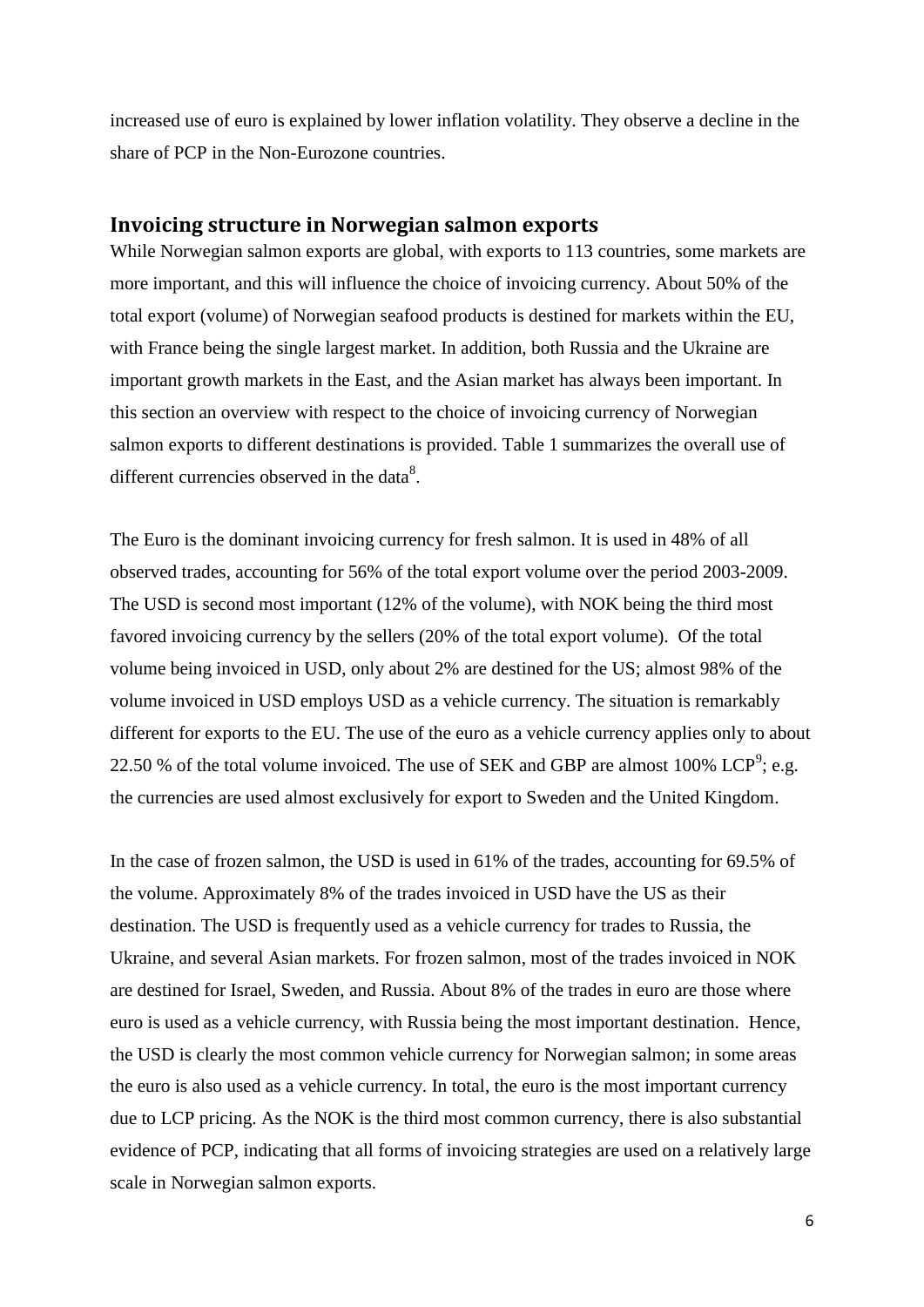Considering fresh and frozen salmon combined, PCP is being used for 19% of the volume (16% of the transactions) and LCP is used for 47% of the export volume (55% of the transactions). For the two types of vehicle currencies, the euro is used for 18% of the volume (10% of the transactions) and the USD for 16% of the export volume (19% of the transactions).

The sum of annual export averages of fresh salmon by destination is reported in the left panel of figure 1, with frozen salmon in the right panel. The single most important destination for fresh salmon in the period is France, followed by Denmark and Poland. Russia clearly dominated the demand for frozen salmon.

Figure 2 provides a description of the composition of invoicing currencies to different regions for fresh salmon. The figures indicate substantial heterogeneity in the invoicing pattern to different destination markets when focusing on the major currencies in each region. For fresh salmon, most of exports to Scandinavian countries are invoiced in euros and NOK, but there are also some transactions to Sweden and Denmark where LCP is used. More LCP is used in Sweden, rather than Denmark. One can also observe a decline in the use of PCP (NOK) to the Scandinavian countries over time.

The euro has overtaken as the dominant invoicing currency for exports to Eastern Europe over time, primarily at the expense of NOK, while the use of the USD is relatively stable. Thus the latter has a small decline over the period. In the case of Asia, the use of the USD increased during the period. The use of Japanese yen has declined; a reflection of Japan's reduced share of the exports rather than a shift in invoicing strategy. In the EU, the euro dominates, although there are also a number of transactions in NOK.

#### **Data and model specification**

The data used is transaction data on all Norwegian exports of fresh and frozen salmon, and is provided by Statistics Norway. The data is recorded from the custom's declaration for each individual export transaction of fresh and frozen salmon in the period 2003-2009. The total number of reported trades of fresh salmon during these years is 519,149, while it is 21,251 for frozen salmon. In each observation it is possible to identify both the exporting firm and the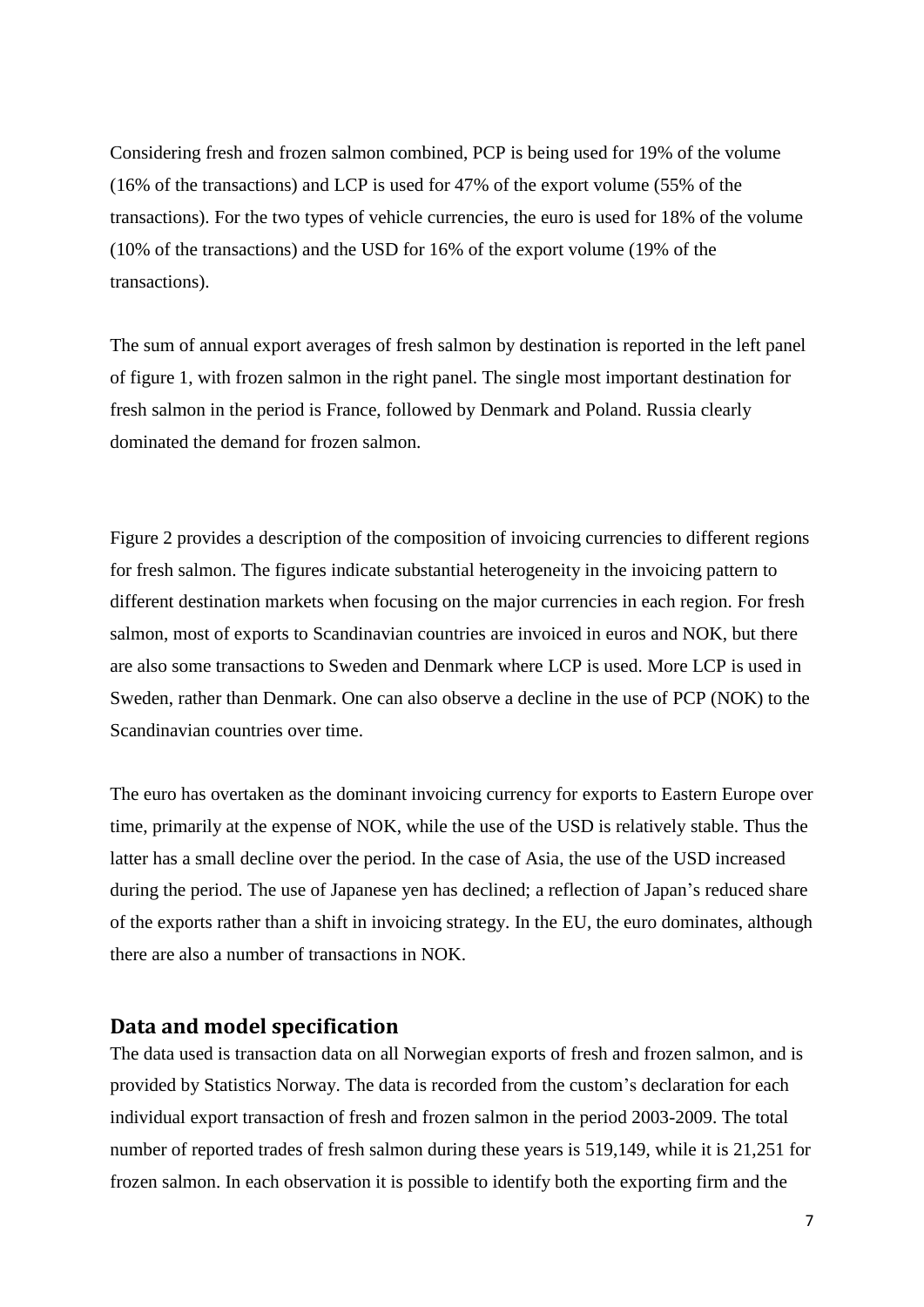destination country for the shipment. There are 343 different exporters represented in the data, who supply a total of 113 different destination markets<sup>10</sup>. Other important variables are the date of the transaction, quantity in kilos, transaction value (in NOK), and invoicing currency. $^{11}$ 

The choice of invoicing currency is assessed using a multinomial logit model (Greene 2008). Thus, the choice of currency made by the firm for each transaction must be made from one of four options: PCP, LCP, euro as a vehicle currency, or USD as vehicle currency. This gives a dependent variable coded with the values 1, 2, 3, or 4, respectively. Formally, the model takes the following form:

$$
Pr(Y_{i,t} = k) = \frac{e^{\beta_j x_{i,t}}}{\sum_{j=1}^{4} e^{\beta_j x_{i,t}}}, \text{ where } k=1,2,3,4,
$$
\n(1)

Where  $Y_{i,t}$  represents the chosen currency for trade between a given firm,  $i$ , and a given destination in year *t*. The model is normalized by setting invoicing in NOK (PCP) as the base category. The independent variables are included in the vector x. The reported coefficients will be the marginal effects of the individual specific characteristics on the choice probability. The size of the marginal effects in a multinomial logit model can be somewhat difficult to interpret, so in the results section the focus will be on the estimated sign and significance levels.

The following independent variables are used. Total yearly import volume in the destination market is included as a measure of the importance of the market. The number of trades is included as a measure of trade regularity and is expected to work in disfavor of the use of a vehicle currency. The variance in the exchange rate is calculated as the variance of the difference in the log-monthly exchange rates between Norway and the destination country. This variable is included to capture the potential effect of exchange rate variation on choice of currency. The real exchange rate is measured as the real value of the Norwegian currency; i.e., an increase in the real exchange rate means a real depreciation of NOK. A real depreciation of NOK may make it more favorable for the importer to use PCP when the NOK becomes cheaper relative to the local currency. To control for the size of the destination market we include GDP, and GDP per capita is included as a control for consumer wealth. Two dummyvariables are included. One is to control for the EU-countries that have not adopted the euro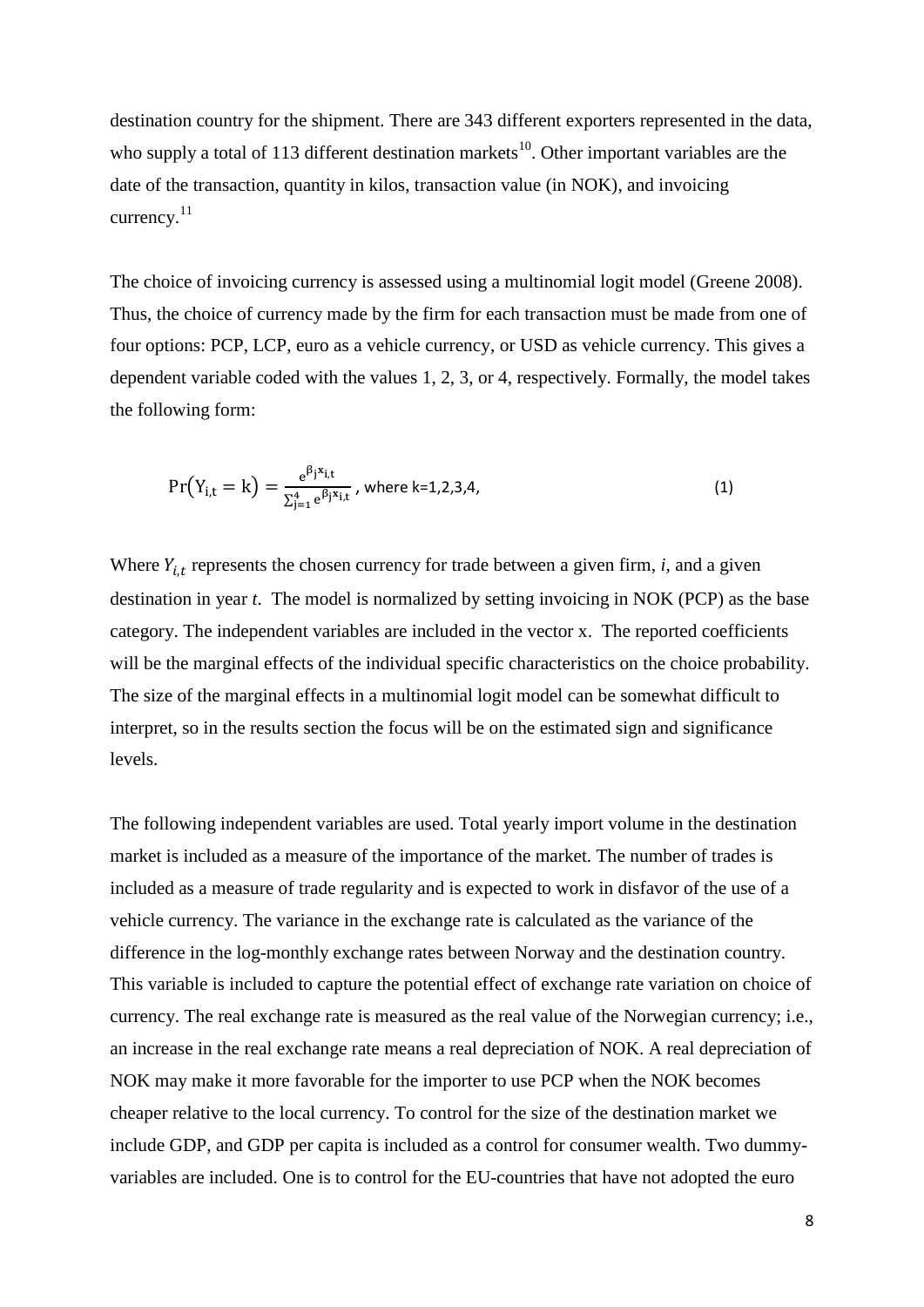as their local currency, as these countries are expected to to have a stronger preference for euros as a vehicle currency. A second dummy is included to control for trade of frozen salmon, which, because of its storability, may differ from fresh salmon. The inflation rate difference between Norway and the destination country is included as a measure for monetary stability. One would expect that high inflation in the destination country will make it less favorable for the importer to use LCP. Data for exchange rates, inflation, GDP and GDP per capita is taken from International Monetary Fund (IMF) and the World Bank<sup>12</sup>. Geographical distance is included, as the literature indicates that this is often an important variable. Data for geographical distance is obtained from CEPII.<sup>13</sup> Most of the explanatory variables are standard in the literature. However, the fact that firm data is available allows some additional factors to be investigated. The firm-specific factors included as independent variables are firm size (total exports), firm to destination-specific export, the number of Norwegian competitors in the destination market, and trade frequency. The number of exporters to a given destination market is included to control for competitive pressure in the destination market. To measure trade frequency, the firm's total number of trades to destination is included.

Finally a set of regional control dummies is included. The data is aggregated to yearly observations and sorted by invoicing currency.

### **Empirical results**

The results from the multinomial logit model outlined above are reported in table 2, with different columns for the probability of pricing in LCP, euro as vehicle, and USD as vehicle relative to PCP in NOK, respectively. Hence, a positive effect indicates that it is less likely that invoicing is in NOK. As one can see, most estimated parameters are statistically significant, and all explanatory variables have a statistically significant impact for at least one of the choices. However, in a few cases the estimated sign of the coefficients is not in accordance with what we would expect.

In table 2 the independent variables are grouped in three categories. In the first group, the estimates from the standard explanatory variables used in the literature are reported. The second group reports the average marginal effects on the choice of invoicing currency from firm-specific variables. Finally, the effects from a set of dummies are reported in the third group.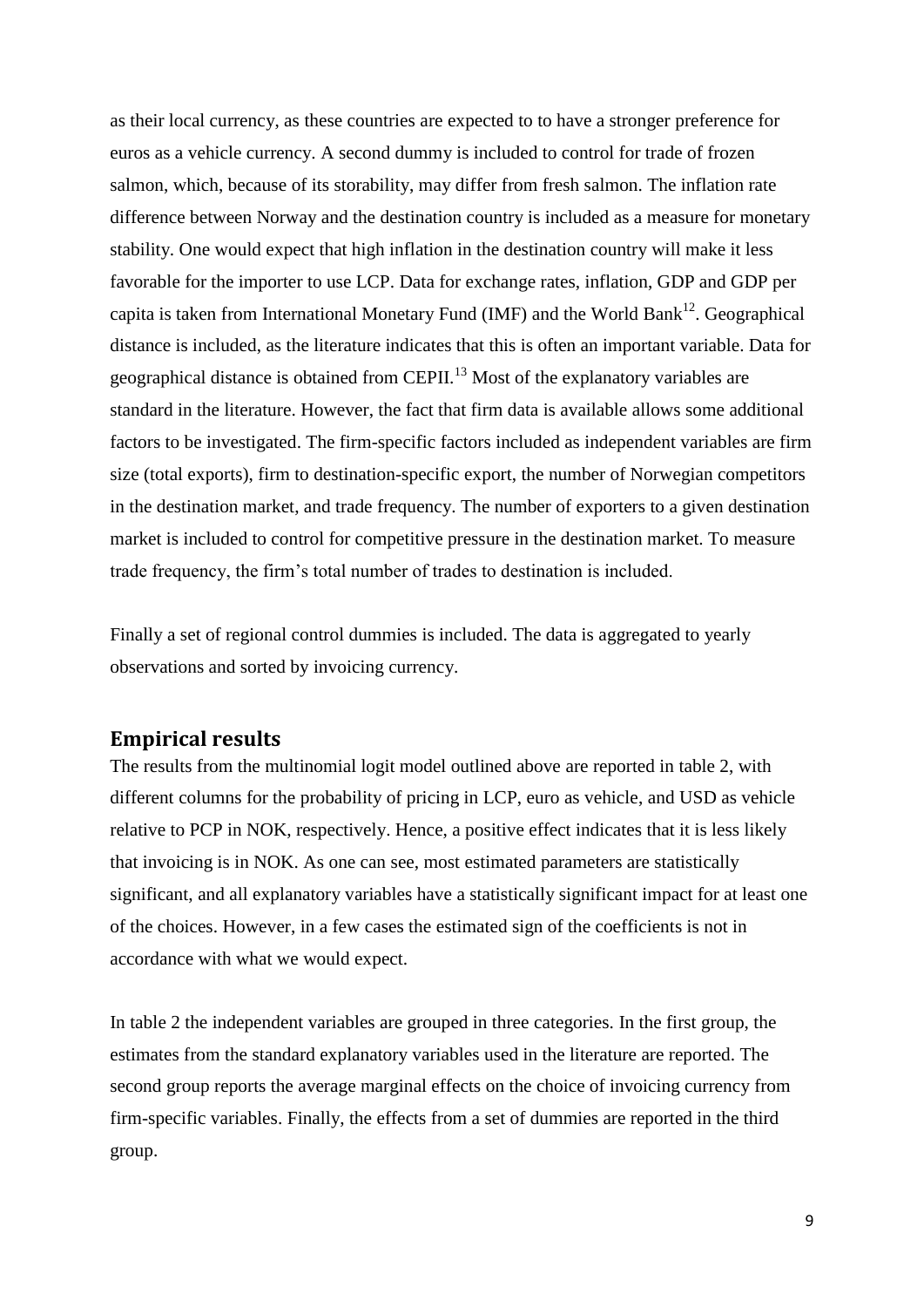Geographical distance between the exporter and the destination market is used as a proxy for transportation costs. The probability of invoicing in the producer currency (NOK) increases with distance<sup>14</sup>. This effect is not in accordance with what we expect, since increased distance from home should make the home currency less familiar.<sup>15</sup> We see that increased distance also decreases the probability for the use of the euro as a vehicle currency, and increase the probability for the use of the USD as a vehicle currency. This result is in accordance with what we expect. Increased GDP and GDP per capita increase the probability of invoicing in the importers' currency. One possible explanation for this result is offered in Krugman (1984), who argues that firms from small countries may be more experienced dealing with exchange rates, so when they trade with larger countries the probability of using the large country's exchange rate may increase. This finding is also in line with the findings of Donnenfeld and Haug (2003). Higher GDP and GDP per capita also decrease the probability of using vehicle currencies.

Increased exchange rate variation decreases the probability for the use of  $LCP<sup>16</sup>$  and the euro as a vehicle currency, but increases the probability for use of the USD as a vehicle currency relative to the use of NOK (PCP). The latter indicates that if the variation between the NOK and the exchange rate of the importer increases and the firm substitutes towards a vehicle currency, the USD will be the preferred choice. This result is in line with the findings in Wilander (2006), but the opposite is found in Donnenfeld and Haug  $(2003)^{17}$ . Kamps (2006) also discusses the link between exchange rate variation and the use of LCP and argues that "high exchange rate risk only leads to LCP if the products are not highly differentiated". This may also be interpreted as a preference for hard currencies, which may be particularly prevalent in the seafood trade where the EU, Japan and the USA makes up about three quarters of all seafood imports (Smith et al. 2010; Tveterås et al. 2012).

The inflation difference will be significant at the 10% level, with a positive sign for invoicing in the importers' currency and at the 1% level for use of the USD as a vehicle currency. The finding that increased inflation difference increases the probability for LCP is opposite of the finding in Wilander (2006). But one must be aware that while Wilander (2006) includes inflation in the importing country as his independent variable, it is the inflation difference between Norway and the importing country that is the variable of interest in this study. One explanation for why increased inflation may cause more LCP is that macroeconomic volatility may shift the firms' invoicing strategies towards more stable international fundamentals. The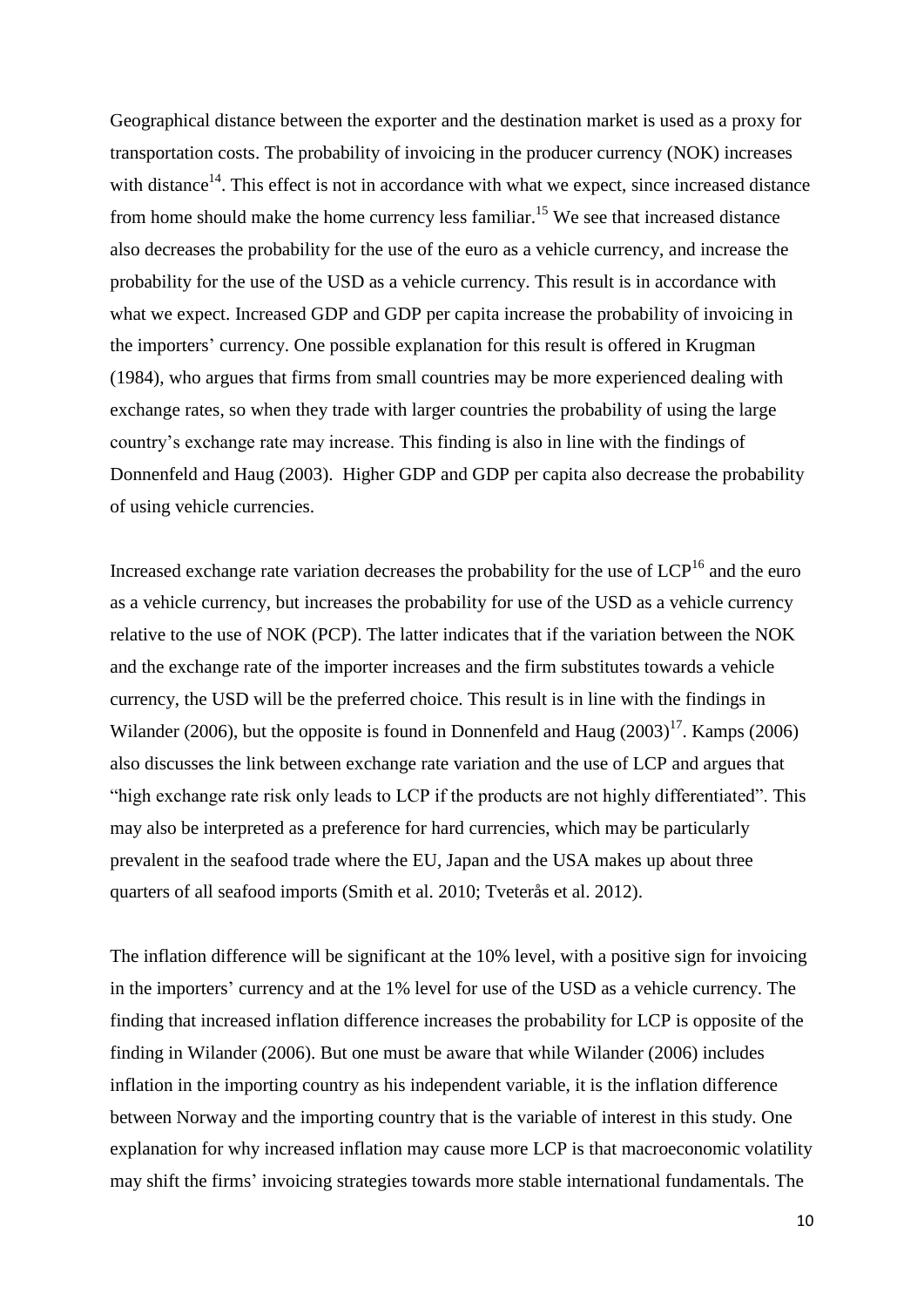negative sign on the real exchange measure in the first column of table 2 indicates that a real depreciation of the NOK makes it more favorable for invoicing in PCP than LCP. If a vehicle currency is being used a real depreciation of the NOK decreases the probability of using the USD and increases the probability for using the euro as the vehicle currency. The last independent variable included in the first category in table 2 is the log of the total import of salmon in the destination country. Higher imports of salmon in the destination country increase the probability for invoicing in the importer's currency, and decrease the probability for use of one of the vehicle currencies at the expense of pricing in the domestic currency (PCP).

To control for firm size, the exporters' total yearly export volume to all destination markets, as well as to a specific destination market, is included. The findings reported in the second category in table 2 indicate that increased firm size increases the probability of using LCP or one of the vehicle currencies relative to invoicing in the NOK. This can be interpreted as an indication that larger firms have a greater capacity to engage in specific markets and fits well with the drivers of horizontal and vertical integration described by Asche, Roll, and Tveterås (2007) and Kvaløy and Tveterås (2008), as well as the creation of larger firms due to scale and scope economies at levels in the supply chain downstream from production (Asche et al. 2013). However, the choice of LCP relative to PCP and export volume can also be due to different factors on the import side of the market. For instance, a shift from many small importers to a handful of large retail chains could result in more use of the importer's currency, a development observed in many seafood markets (Murray and Fofana 2002; Guillotreau, Le Grel, and Simioni 2005; Guillotreau and Jiménez-Toribio 2011; Asche et al. 2011a,b). The exporter's yearly number of trades to a destination is included to control for trade frequency. The results indicate that an increase in the firm's overall number of trades increases the probability for invoicing in the importer's currency, which also fits into this picture. However, when destination-specific volume is controlled for, the results indicates that firms that ship large volumes to a given destination prefer PCP at the expense of LCP or the USD as the vehicle currency. The number of Norwegian exporters to a given destination is included as a measure of market concentration. An increase in the number of exporters to a destination increases the probability for PCP instead of LCP or the use of the euro as the vehicle currency. This finding is in line with the prediction in the theoretical model of Bacchetta and van Wincoop (2005). A lower probability for invoicing in the importer's currency when the number of exporters increases is also in line with arguments provided by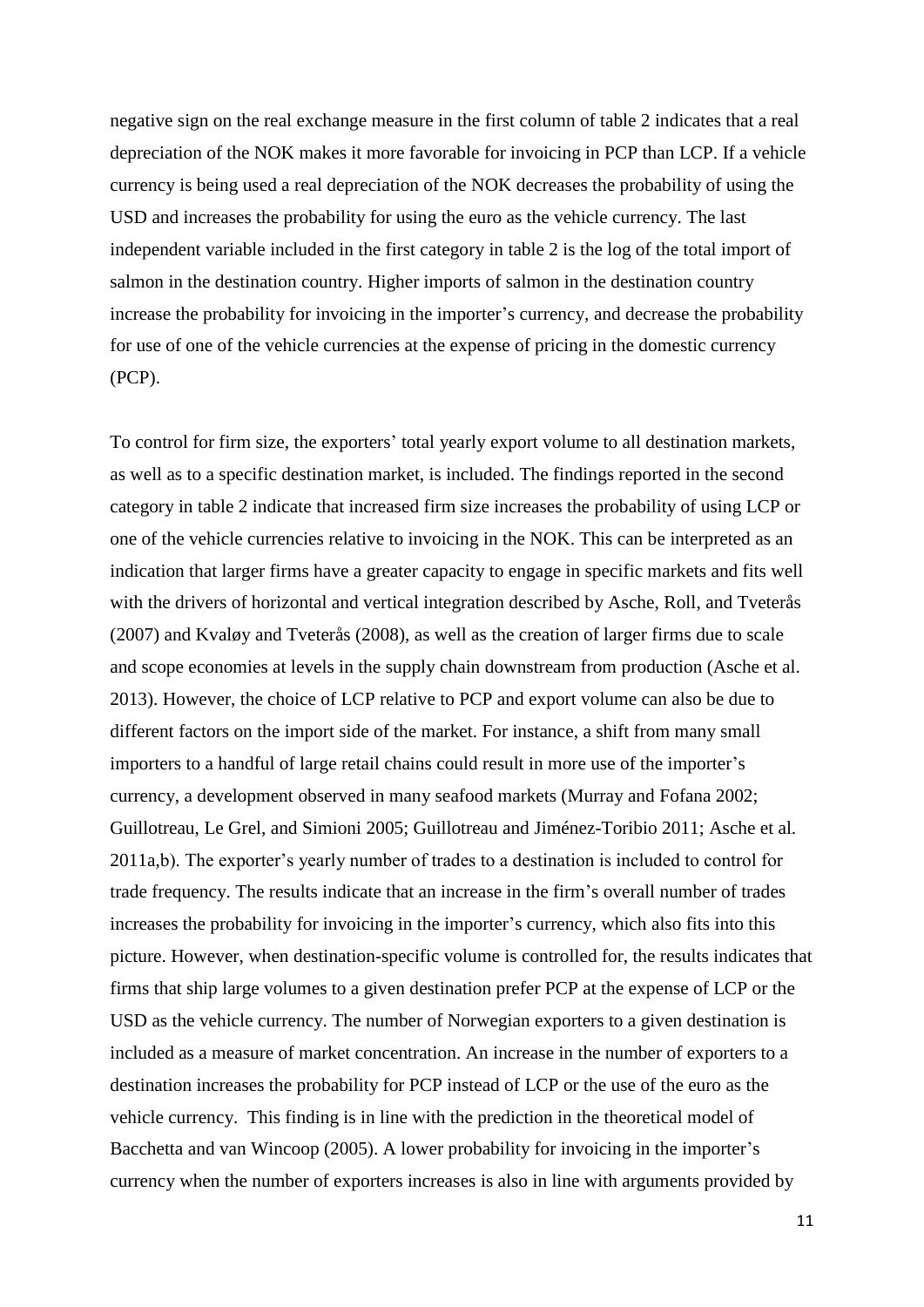Goldberg and Tille (2009). They argue that higher market shares for an exporting country reduce the use of the importers currency. One would expect that an increased market concentration implies higher market shares. Goldberg and Tille (2009) also argue that a firm may have a motive to invoice in the same currency as its competitors to limit fluctuations in relative prices; such a motive is strongest when the traded goods are close substitutes.

The estimated, average marginal effects related to the dummy variables are reported in the third category in table 2. Export to an EU-country that has not adopted the euro decreases the probability for use of LCP relatively to PCP. And export to such countries increases the probability for the use of the euro as a vehicle currency. It is not surprising that there is no tendency to increase use of the USD as the vehicle currency for these destination markets. Bacchetta and van Wincoop (2005) argue that if a firm exports to a currency union, one would expect that the likelihood of choosing LCP would increase. Export of frozen salmon increases the probability for use of the USD as a vehicle currency and decreases the probability for the use of the euro as a vehicle currency.

Furthermore, region-specific dummies have a significant effect on a firm's choice of invoicing currency. For trades destined for Asia, firms prefer PCP relative to LCP, and when their choice is between PCP and the USD, they choose use of the USD. For trades to Nordic countries, LCP is preferred over PCP. This effect is not what we expected to find. A common border should, ceteris paribus, tend firms to use PCP rather than LCP. When it comes to EU countries LCP, is a more common choice than PCP, and firms that trade with EU countries also prefer to use PCP than one of the two vehicle currencies. In the case of Eastern-European countries, the firms choose PCP over LCP and prefer to use the USD over PCP as a vehicle currency.

To check the robustness of the coefficients table 2 is reestimated without the observations from 2008, a year with much volatility in exchange rates. This exercise causes only minor changes in the coefficients. In addition, a multinomial probit model on the full sample is estimated. This additional estimation is reported in table A.2. For most of the independent variables this exercise causes only minor changes in the estimated coefficients<sup>18</sup>. One difference is that there is no longer any significant effect from exchange rate variation and inflation difference for the choice between PCP and LCP in the multinomial probit estimation.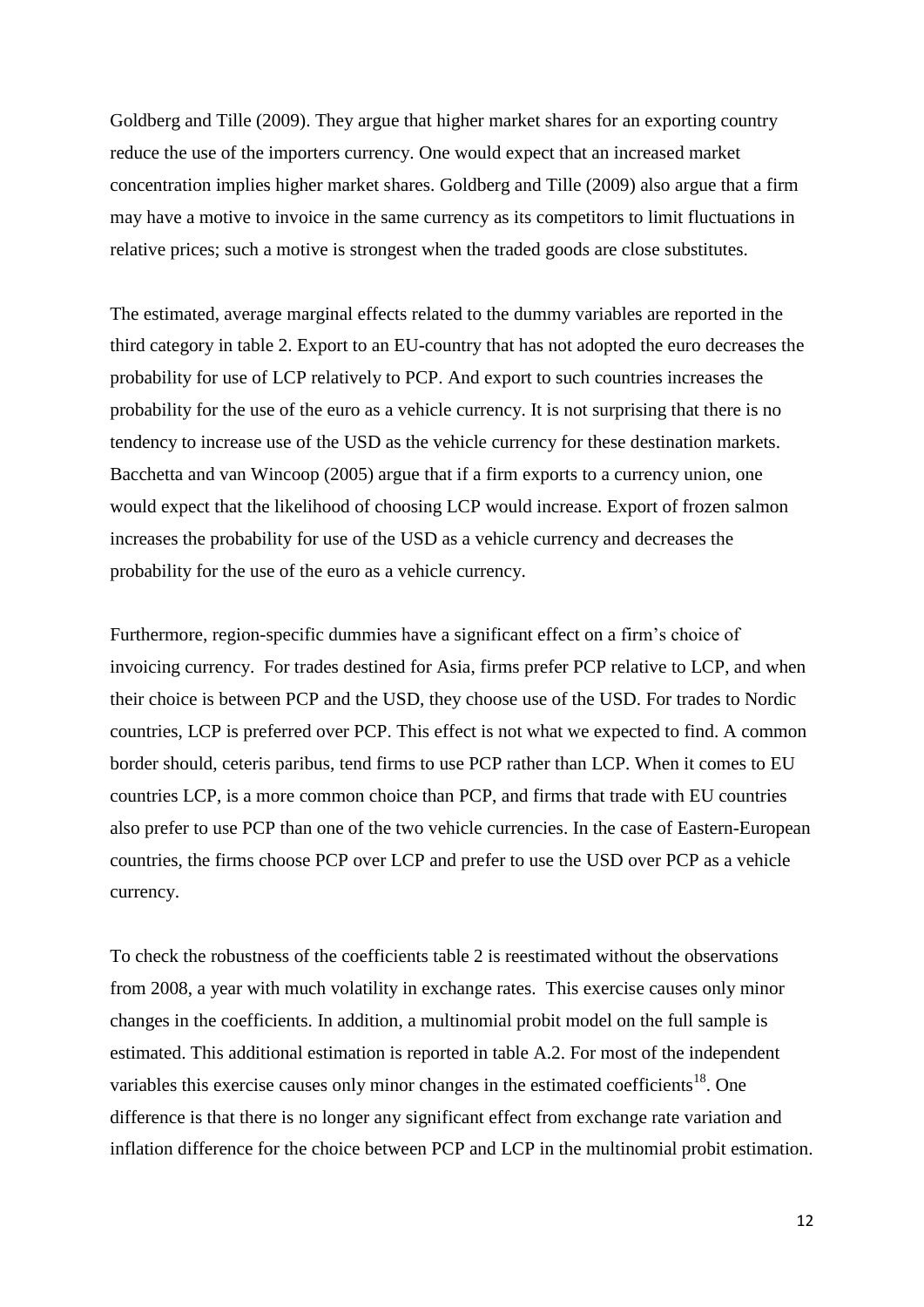In the multinomial logit reported in table 2, these two variables are significant, but only at the 10% level.

#### **Conclusion**

As salmon production continues to increase the market is becoming increasingly global, and transaction modes are becoming more sophisticated. This article provides an empirical analysis of one topic that has been shown to be important in the general international trade literature. An overall description of patterns shows that a number of modes are being used and that a substantial number of transactions are taking place using all the three main invoicing strategies described in the general literature. Given the importance of the European market it is not surprising that euro is the most commonly used currency, this is evidence of substantial LCP in this market. It is somewhat surprising that the USD is so frequently used in the export of salmon, indicating a substantial use of it as a vehicle currency given the moderate exports to the US. The euro is also used as a vehicle currency. But while the euro is confined to trades in Europe, the use of the USD is global. Surprisingly, yen is used (almost) only in trades to Japan, so it is not as a vehicle currency. With the NOK used for 15% of all transactions (19% of volume), PCP is also prevalent. However, most of these trades are with firms located in neighboring countries.

A number of factors influence salmon exporters choice of invoicing currency, and these does not seem to follow any absolute laws. The results indicate that as salmon export have grown over the last decade and new markets have been established, invoicing strategies have changed. An important factor for changes in the use of different currencies is probably the establishment of the euro. As more countries adopt and incorporate the euro, invoicing in euro becomes more attractive for Norwegian exporters. Such invoicing strategy lowers the risk regarding price volatility. Specifically, in the case of fresh salmon, the importance of the NOK as an invoicing currency has largely been overtaken by the euro. In Asia, the role of the Japanese yen has decreased as use of the USD as a vehicle currency has become more prevalent. This is partially due to the declining importance of the Japanese market. For exports of frozen salmon to Asia, the use of the NOK became more important after 2007, at the expense of the USD. Variation in invoicing patterns in different markets and over time, shows that this is another dimension that can influence competitiveness through the supply chain, and is an important factor in the competitiveness of salmon aquaculture (Asche, Roll, and Tveterås 2007). Invoicing strategy is thus one element in the transaction strategy of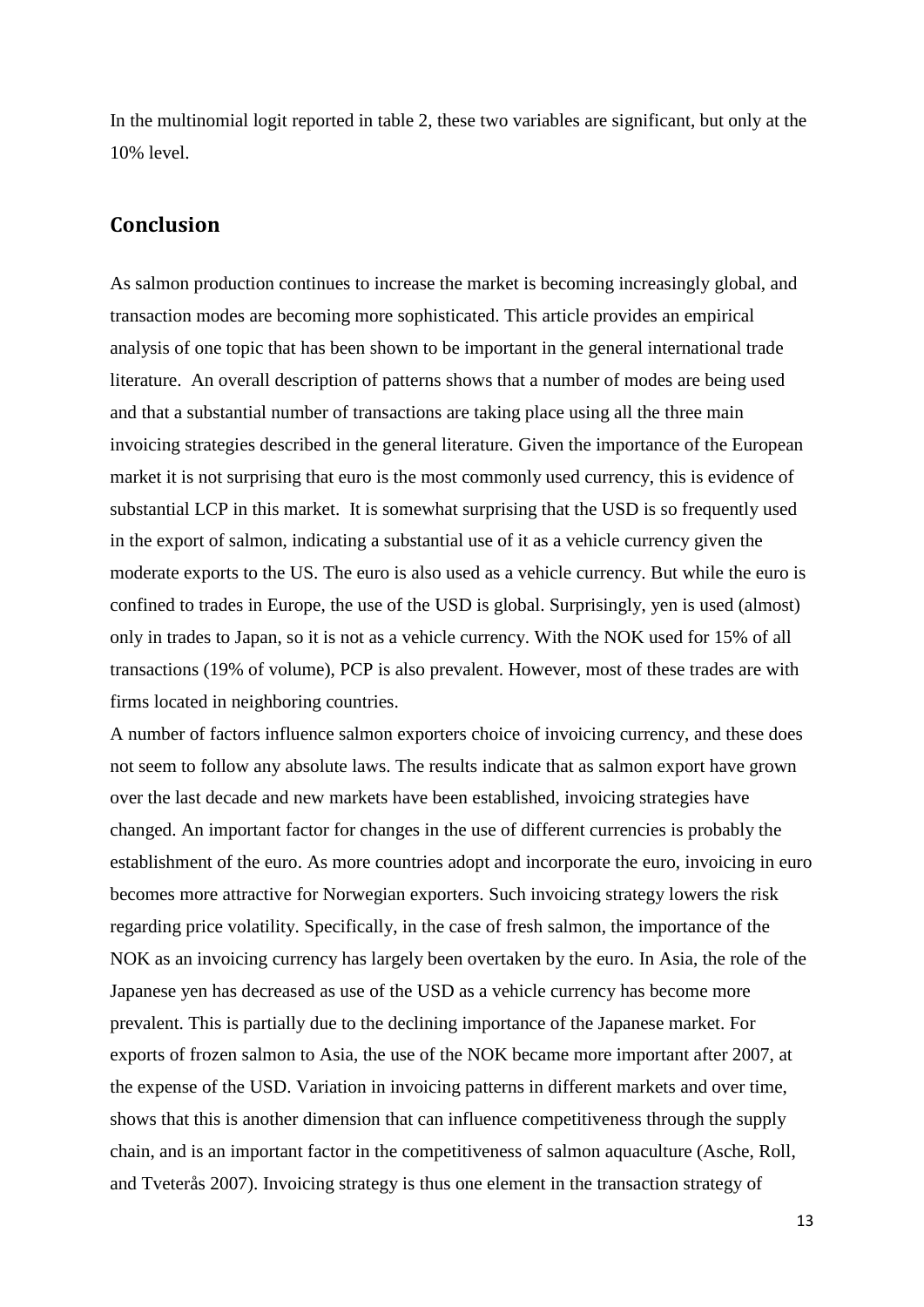salmon exporters in addition to contracts, vertical integration, and futures contracts as investigated by Kvaløy and Tveterås (2008), Larsen and Asche (2011), Solibakke (2012), and Oglend (2013).

#### **NOTES**

 $1$  McKinnon (1979) also argues that highly differentiated products should be invoiced in the home currency.

 $^{2}$  It is argued that this could be due to industry "herding" behavior in a common invoicing currency.

 $3$  Increased coordination in the supply chain has also led to more focus on different product attributes that also have value (Roheim, Gardiner, and Asche 2007; Roheim, Asche, and Insignaris 2011; Sogn-Grundvåg, Larsen, and Young 2013).

 $^4$  These tools are also used to address production risk (Asche and Tveterås, 1999; Tveterås 2000; Tveterås and Battese 2006) and price risk (Guttormsen 1999; Oglend and Sikveland 2008) is prevalent. Industry structure can also be used to address risks (Oglend and Tveterås 2009; Hermansen and Heen 2012). More inelastic demand and suppy has also contributed to increased price risk (Asche 1996; Andersen, Roll, and Tveterås 2008; Aasheim et al. 2011).

<sup>5</sup> There has been little focus on the impact of exchange rate movements in the seafood literature in general. Tveterås and Asche (2008) show that exchange rates do not impede market efficiency for salmon and fishmeal, while Larsen and Kinnucan (2009) show efficient price transmission for salmon. Xie, Kinnucan, and Myrland (2009) show that exchange rate movements are split according to slopes of the demand and supply schedules. As demand for salmon becomes more inelastic, consumers take a larger share of the burden (Asche 1996).  $^6$  A non-exhaustive list of important studies is Baron (1976), Giovanni (1988), Donnenfeld and Zilcha (1991), Johnson and Pick (1997), Friberg (1998), Devereux, Engel, and Storgaard (2004), Bacchetta and van Wincoop (2005), Engel (2006), Floden and Wilander (2006), and Witte (2010).

 $^7$  They do not investigate differences between the industries.

 $^8$  Table A1 summarizes the choice of PCP, LCP, and vehicle currencies, for export to the 25 largest destination markets for fresh farmed salmon. Specifically, we see that exports of salmon from Norway to the largest destinations are predominantly invoiced in the currency of the trading partner (LCP), or USD. Only a little less than 15 % of the trades to the 25 largest destinations are invoiced in Norwegian kroner (PCP). Important destination markets in the EU, such as France, Spain, and Germany, almost exclusively denominate the import of salmon in euro (LCP). Another striking feature is the use of Japanese yen in the imports to Japan; 95% of all trades in the period are being denominated in LCP.

 $^9$  As an example, of all fresh salmon shipments in Swedish kronor (SEK), only 5 are registered with a different destination country.

 $10$  In some cases, both firms and destinations may contain only one observation.

<sup>11</sup> Given the result of the investigation of settlement currency vs. invoicing currency in Friberg and Wilander (2008), it is assumed that the currency reported as the invoicing currency is also the currency used in the actual settlement of the transaction.

<sup>12</sup> More specifically IMF's "International Financial Statistics", and the World Bank's "World Development Indicators".

<sup>13</sup> CEPII's GeoDist databse ([http://www.cepii.fr/CEPII/en/bdd\\_modele/presentation.asp?id=6\)](http://www.cepii.fr/CEPII/en/bdd_modele/presentation.asp?id=6).

 $14$  For the choice between LCP and PCP, the distance variable is significant at the 10% level.

<sup>15</sup> I have done experiments introducing a dummy variable for Denmark and Sweden. Firms from these countries are supposed to be familiar with the use of NOK, and, therefore are less reluctant to use it. In this case, the sign of the distance coefficient goes from negative to positive. However, using this dummy variable interferes with the use of the region dummies. I have, therefore, not reported these results.

 $16$  For the choice between LCP and PCP, the variable for exchange rate variation is significant at the 10% level. <sup>17</sup> Donnenfeld and Haug (2003) are able to establish only a significant positive relationship between exchange

rate volatility and local currency pricing for 2 out of 24 estimations. This is a fragile result (Kamps 2006).

 $18$  A well-known problem associated with the multinomial logit model is the independence of irrelevant alternatives assumption. The multinomial probit reported in the appendix relaxes the IIA-assumption (Cameron and Trivedi 2010).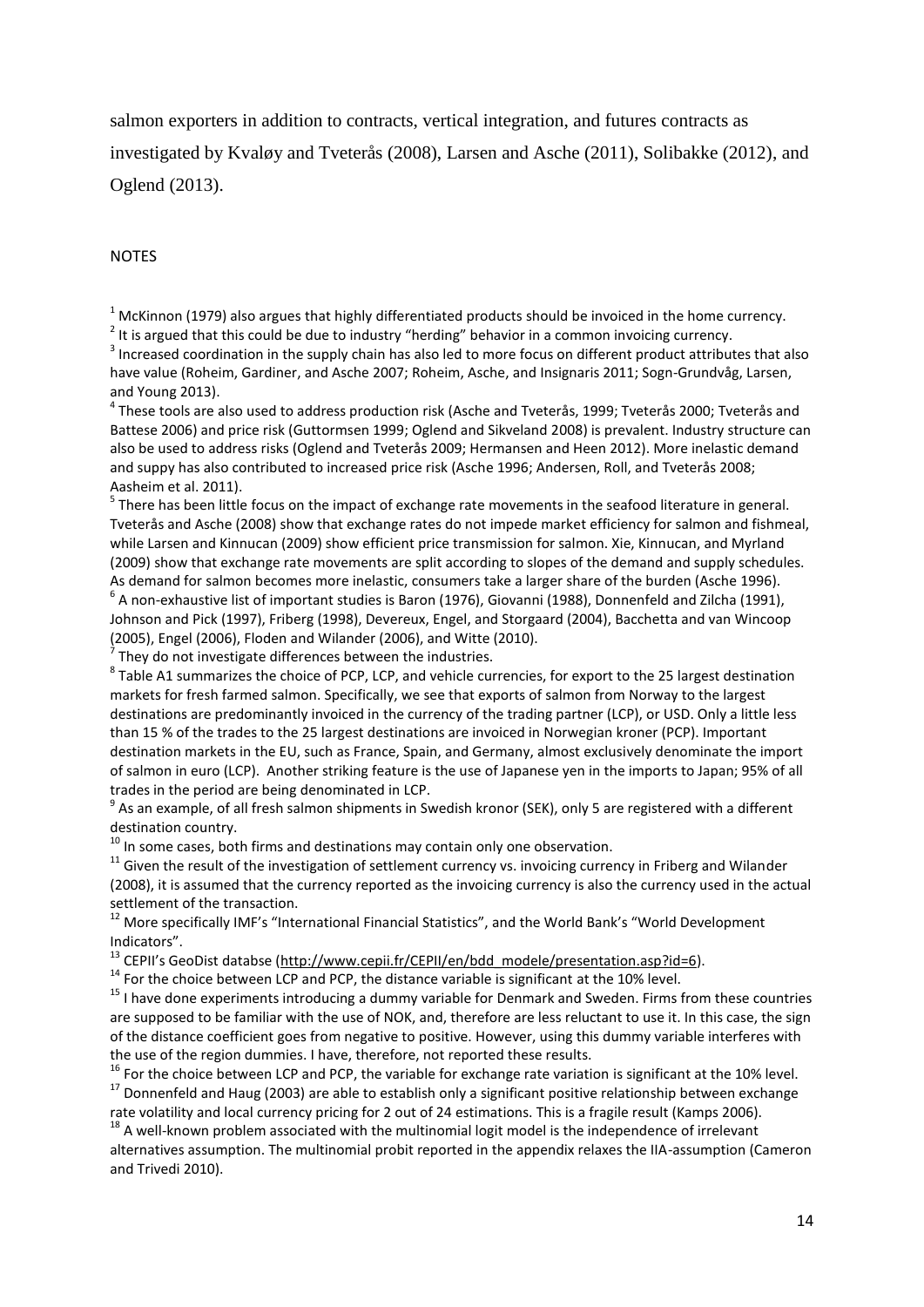#### **References**

Aasheim, L. J., R. E. Dahl, S. C. Kumbhakar, A. Oglend, and R. Tveterås. 2011. "Are Prices or Biology Driving the Short-Term Supply of Farmed Salmon?" *Marine Resource Economics* 26 (4)**;** 343-357.

Andersen, T. B., K. H. Roll and S. Tveterås. 2008. "The Price Responsiveness of Salmon Supply in the Short and Long Run." *Marine Resource Economics* 23 (4); 425-438.

Asche, F. 1996. "A System Approach to the Demand for Salmon in the European Union." *Applied Economics* 28 (1)**;**97-101.

Asche, F., L. Bennear, A. Oglend and M.D. Smith. 2012. "US shrimp market integration." *Marine Resource Economics* 27 (2);181–192.

Asche, F., R. E. Dahl, D. V. Gordon, T. Trollvik and P. Aandahl. 2011a. "Demand Growth for Salmon in the European Market." *Marine Resource Economics* 26 (4);255-265.

Asche, F., A. G. Guttormsen, and R. Nielsen. 2013. "Future Challenges for the Maturing Norwegian Salmon Aquaculture Industry: An analysis of Total Factor Productivity Change from 1996 to 2008." *Aquaculture* 396;43-50.

Asche, F., L. Nøstbakken, A. Oglend and S. Tveterås. 2011b. "Buying Power in UK Retail Chains: A Residual Supply Approach." *Aquaculture Economics and Management* 15 (1); 1-17.

Asche, F., and K. H. Roll. 2013." Determinants of inefficiency in Norwegian salmon aquaculture." *Aquaculture Economics & Management* 17 (3); 300-321.

Asche, F., K. H. Roll, H. N. Sandvold, A. Sørvig and D. Zhang. 2013. "Salmon aquaculture: Larger companies and increased production." *Aquaculture Economics & Management* 17 (3); 322-339.

Asche, F., K. H. Roll and R. Tveterås. 2007. "Productivity Growth in the Supply Chain – Another Source of Competitiveness for Aquaculture." *Marine Resource Economics* 22 (3);329-334.

Asche, F., and R. Tveterås. 1999. "Modeling Production Risk with a Two-Step Procedure." *Journal of Agricultural and Resource Economics* 24**;** 424-439.

Bacchetta, P., and E. van Wincoop. 2005. "A theory of the Currency Denomination of International trade." *Journal of International Economics* 67 (2);295-319.

Baron, D.P. 1976. "Fluctuating exchange rates and the pricing of exports. "*Economic Inquiry. Oxford University Press* 14 (3);425-438.

Cameron, A. C. and P.K. Trivedi. 2010. "Microeconometrics using stata." *College Station, TX: Stata Press*.

Devereux, M., C. Engel and P. Storgaard. 2004. "Endogenous exchange rate pass-through when nominal prices are set in advance. " *Journal of International Economics* 63 (2);263-291.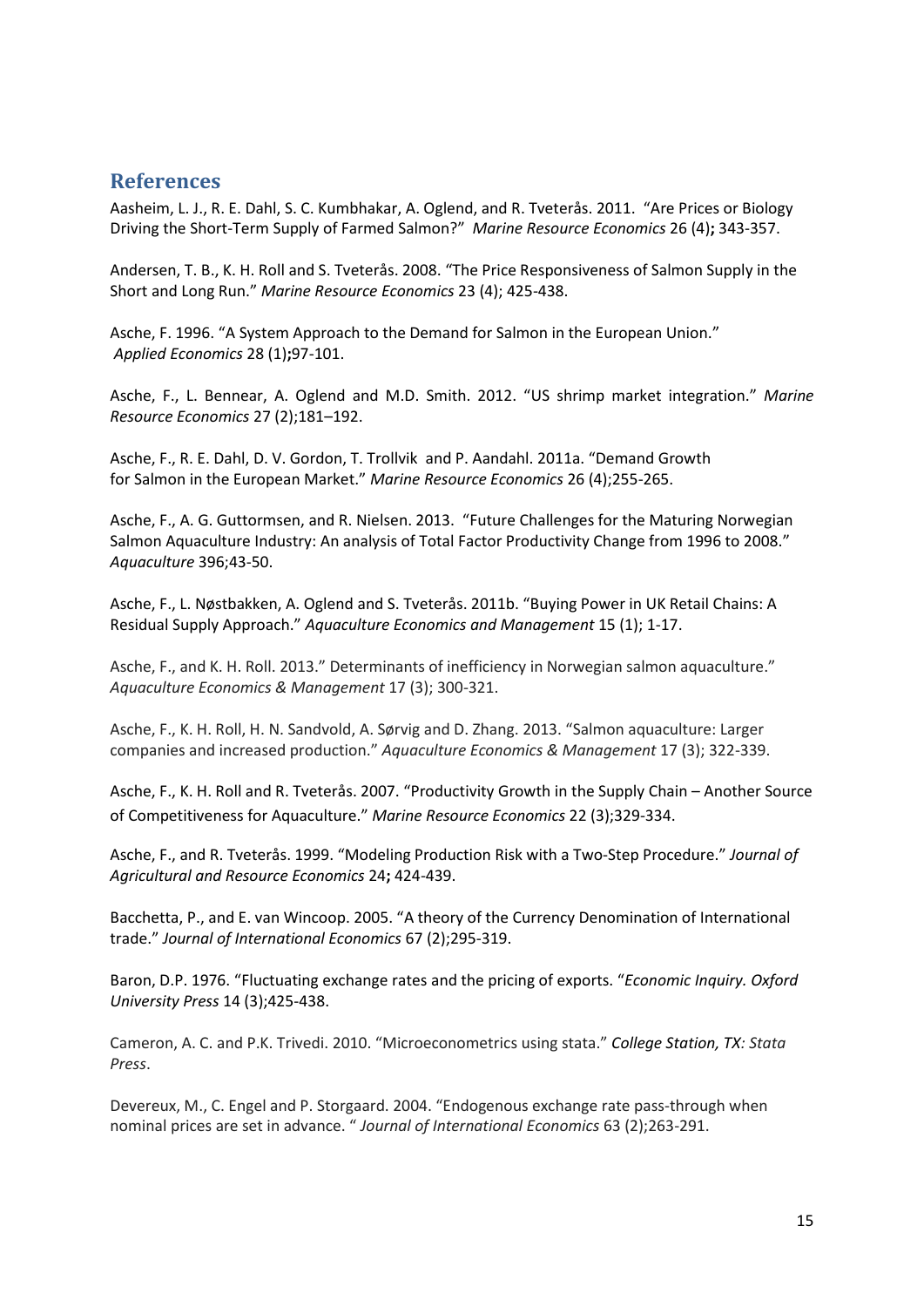Donnenfeld S. and A. Haug. 2003. "Currency Invoicing in International Trade: an Empirical Investigation." *Review of International Economics* 11 (2); 332-345

Donnenfeld S. and I. Zilcha. 1991. "Pricing of Exports and Exchange Rate Uncertainty." *International Economic Review* 32 (4); 1009-1022.

Engel, C. 2006." Equivalence results for optimal pass-through, optimal indexing to exchange rates and optimal choice of invoicing currency for export pricing." *Journal of the European Economic Association* 4 (6);1249-1260.

Floden M., and F. Wilander. 2006. "State dependent pricing, invoicing currency, and exchange rate pass-through." *Journal of International Economics* 70 (1);178-196.

Friberg R. 1998. "In which currency should exporters set their prices?" *Journal of International Economics* 45 (1);59-76.

Friberg R., and F. Wilander. 2008. "The currency denominations of exports – A questionnaire study." *Journal of International Economics* 75 (1); 54-69.

Fukuda, S. I. and M. Ono. 2006. "On the determinants of exporters' currency pricing: History vs. expectations." *Journal of the Japanese and International Economies* 20 (4);548-568.

Giovanni A. 1988. "Exchange Rates and Traded Goods Prices*." Journal of International Economics* 24 (1);45-68.

Goldberg L. and C. Tille. 2008. "Vehicle currency use in international trade." *Journal of International Economics* 76 (2);177-192.

Goldberg, L. S., and C. Tille. 2009. "Micro, macro, and strategic forces in international trade invoicing." (No. w15470). *National Bureau of Economic Research*.

Grassman S. 1973. "A Fundamental Symmetry in International Payment Patterns." *Journal of International Economics* 3 (2); 105-116.

Greene, W. H. 2008. "Econometric Analysis." *Pearson Education Inc., Upper Saddle River, New Jersey, 07458*

Guillotreau, P., L. Le Grel and G. Simioni. 2005. *"*Price–Cost Margins and Structural Change: Subcontracting within the Salmon Marketing Chain." *Review of Development Economics* 9 (4);581-587.

Guillotreau, P. and R. Jiménez-Toribio. 2011. "The Price Effect of Expanding Fish Auction Markets." *Journal of Economic Behavior & Organization* 79 (3);211-225.

Guttormsen, A.G. 1999. "Forecasting weekly salmon prices: risk management in salmon farming." *Aquaculture Economics and Management* 3 (2);159–166.

Hermansen, Ø. and K. Heen. 2012. "Norwegian Salmonid Farming and Global Warming: Socioeconomic Impacts." *Aquaculture Economics and Management* 16 (3);202:21.

Johnson M., and D. Pick. 1997. "Currency Quandary: The Choice of Invoicing Currency under Exchange-Rate Uncertainty." *Review of International Economics* 5 (1);118-128.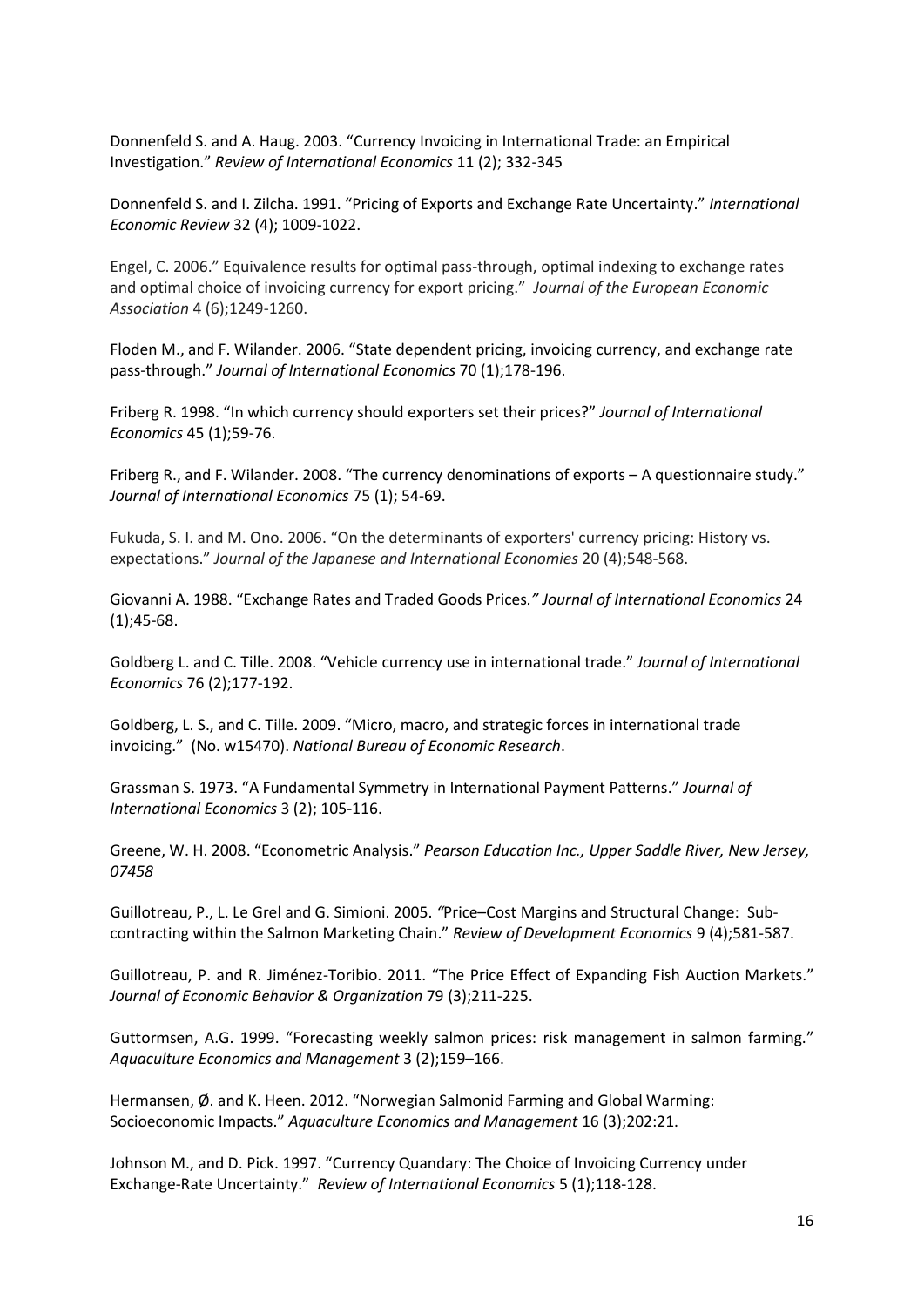Ito T., S. Koibuchi, K. Sato and J. Shimizu. 2010. "Why has the Yen failed to become a dominant invoicing currency in Asia? A firm-level analysis of Japanese exports invoicing behavior." *(No. w16231). National Bureau of Economic Research.*

Kamps, A. 2006. "The euro as invoicing currency in international trade." *Working Paper 665, Frankfurt, Germany: European Central Bank.*

Krugman, P. R. 1984. "The international role of the dollar: theory and prospect." In: *Exchange rate theory and practice, pp 261-278, University of Chicago Press.*

Krugman, P. R. 1987. "Pricing to Market When the Exchange Rate Changes." In: *Real-financial linkages among open economies, pp. 49-70,* Cambridge, MA: MIT Press.

Kvaløy, O., and R. Tveterås. 2008. "Cost structure and vertical integration between farming and processing". *Journal of Agricultural Economics* 59 (2);296–311.

Larsen, T. A., and F. Asche. 2011. "Contracts in the salmon aquaculture industry: an analysis of Norwegian salmon exports." *Marine Resource Economics* 26 (2);141-150.

Larsen, T. A., and H.W Kinnucan. 2009. "The Effect of Exchange Rate on International Market Margins." *Aquaculture Economics and Managemen*t 13 (2);124-137.

Ligthart J. E., and S. E. V Werner. 2012. "Has the euro affected the choice of invoicing currency?" *Journal of International Money and Finance* 31 (6);1551-1573.

McKinnon R. I. 1979. Money in International Exchange: The Convertible Currency System, *Oxford University Press, Oxford.* 

Murray, A. D., and A. Fofana. 2002. "The changing nature of UK fish retailing." *Marine Resource Economics* 17 (4);335-340.

Nilsen, O. B. 2010. "Learning-by-doing or Technological Leapfrogging: Production Frontiers and Efficiency Measurement in Norwegian Salmon Aquaculture". *Aquaculture Economics and Management* 14 (2)**;** 97-119.

Oglend, A. 2013. "Recent trends in salmon price volatility." *Aquaculture Economics & Management* 17 (3);281-299.

Oglend, A., and M. Sikveland. 2008. "The Behaviour of Salmon Price Volatility." *Marine Resource Economics* 23 (4);507-526.

Oglend, A., and R. Tveterås. 2009. "Spatial Diversification in Norwegian Aquaculture." *Aquaculture Economics and Management* 13 (2)**;**94-111.

Olson, T.K., and K. Criddle K. 2008. "Industrial evolution: A case study of Chilean salmon aquaculture. "*Aquaculture Economics & Management* 12 (2);89–106.

Page, S. A. B. 1981. "The choice of Invoicing Currency in Merchandise Trade." *National Institute Economic Review* 98 (1);60-72.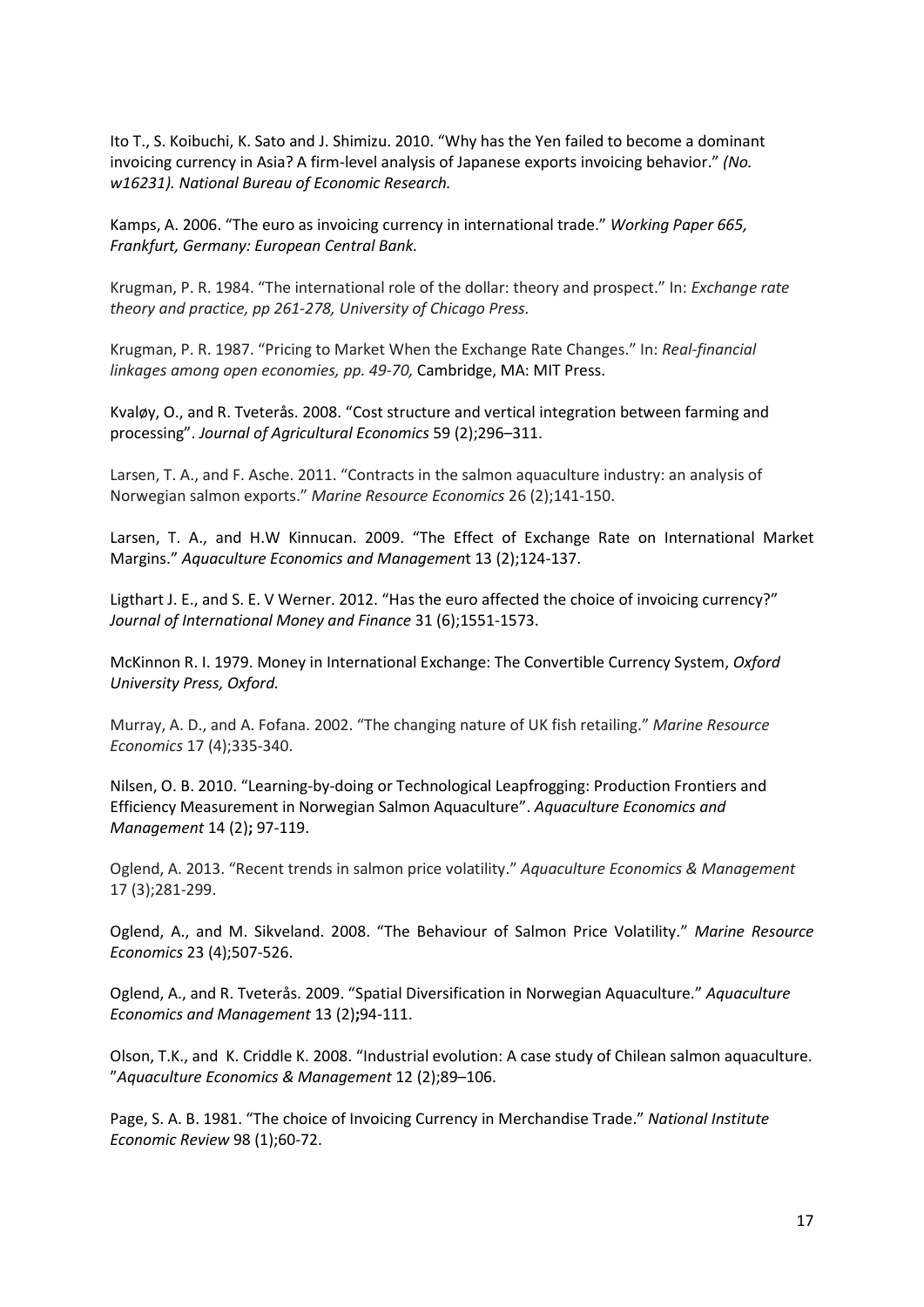Roheim, C. A., F. Asche, and J. Insignares. 2011. "The Elusive Price Premium for Ecolabeled Products: Evidence from Seafood in the UK Market." *Journal of Agricultural Economics* 62 (3);655-668.

Roheim, C. A., L. Gardiner and F. Asche 2007. "Value of Brands and other Attributes: Hedonic Analyses of Retail Frozen Fish in the UK." *Marine Resource Economics* 22 (3);239-254.

Roll, K. H. 2013. "Measuring Performance, Development and Growth when Restricting Flexibility". *Journal of Productivity Analysis* 39 (1);15-25.

Smith, M.D., C.A Roheim, L.B Crowder, B.S. Halpern, M. Turnipseed, J.L. Anderson, F. Asche, L. Bourillón, A.G. Guttormsen, A. Kahn, L.A. Liguori, A. McNevin, M. O'Connor, D. Squires, P. Tyedemers, C. Brownstein, K. Carden, D.H. Klinger, R. Sagarin and K.A. Selkoe. 2010. "Sustainability and Global Seafood". *Science* 327 (5967);784-786.

Sogn-Grundvåg, G., T.A. Larsen and J.A. Young. 2013. "The value of line-caught and other attributes: An exploration of price premiums for chilled fish in UK supermarkets." *Marine Policy* 38;41-44.

Solibakke, P.J. 2012. "Scientific stochastic volatility models for the salmon forward market: Forecasting (un)conditional moments." *Aquaculture Economics & Management* 16 (3);222–249.

Tveterås, R. 2000. "Flexible panel data models for risky production technologies with an application to salmon aquaculture". *Econometric Reviews* 19;367-389.

Tveterås, R., and G.M. Battese. 2006. "Agglomeration externalities, productivity and technical inefficiency." *Journal of Regional Science* 46 (4)*; 605–625.*

Tveterås, R., and A. Heshmati. 2002. "Patterns of productivity growth in the Norwegian salmon farming industry." *International Review of Economics and Business* 49 (3);367–393.

Tveterås, S., and F. Asche. 2008. "International Fish Trade and Exchange Rates: An Application to the Trade with Salmon and Fishmeal." *Applied Economics* 40 (13);1745-1755.

Tveterås, S., F. Asche, M.F. Bellemare, M.D. Smith, A.G. Guttormsen, A. Lem, K. Lien and S. Vannuccini. 2012. "Fish Is Food - The FAO's Fish Price Index." *PLoS One* 7(5), e36731. doi:10.1371/journal.pone.0036731.

Vassdal, T., and H. M. S. Holst. 2011."Technical Progress and Regress in Norwegian Salmon Farming: A Malmquist Index Approach." *Marine Resource Economics* 26 (4)**;**329-342.

Wilander, F. 2006. "An empirical analysis of the currency denomination in international trade." *mimeo, Stockholm School of Economics*

Witte, M. D. 2010. "Currency invoicing: The role of "Herding" and Exchange Rate Volatility." *International Economic Journal* 24 (3);357-374.

Xie, J., H. W. Kinnucan and Ø. Myrland. 2009. "The Effects of Exchange Rates on Export Prices of Farmed Salmon." *Marine Resource Economics* 23(4); 439-57.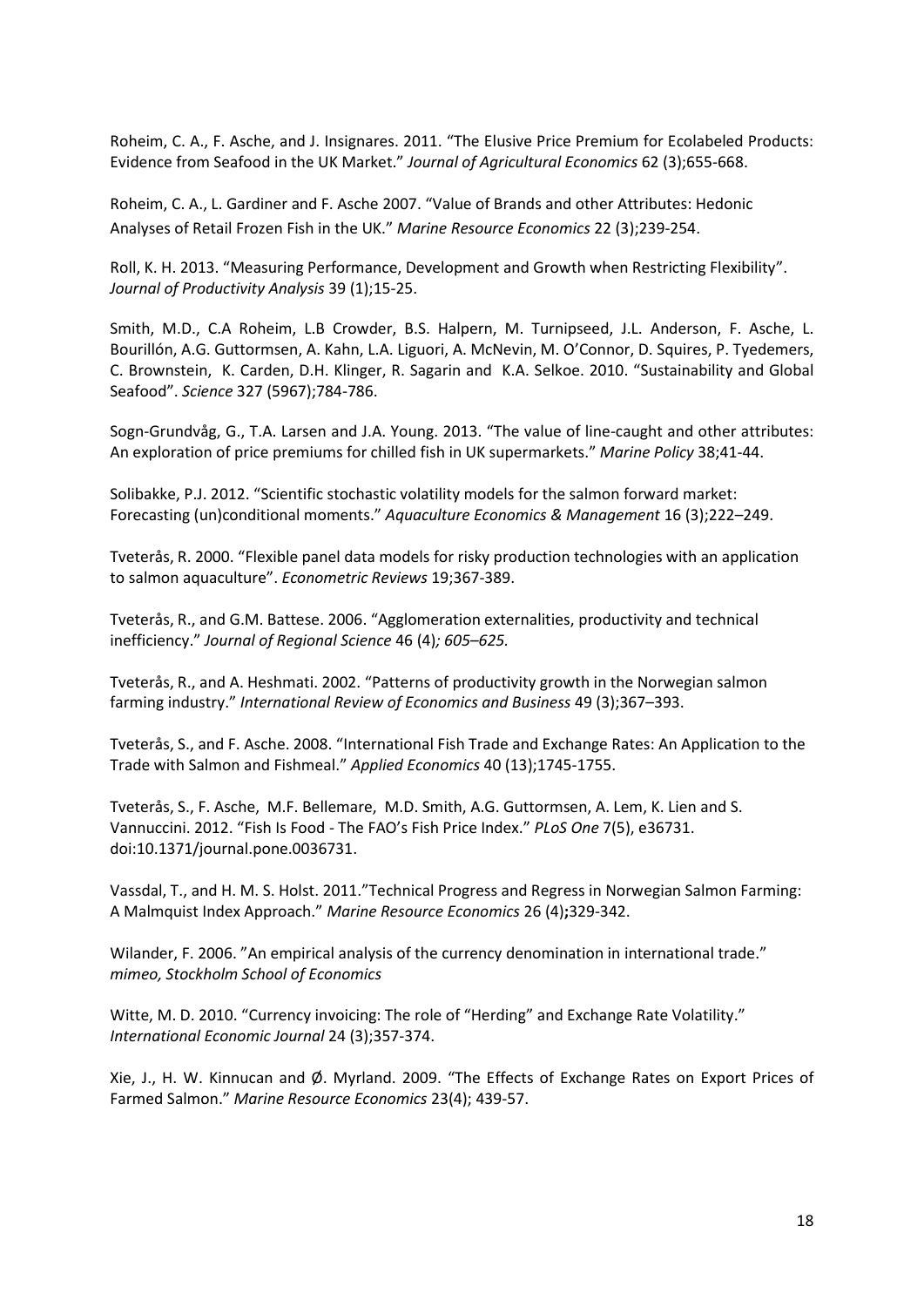|                       | <b>Fresh Salmon</b> |                 |                |                   | <b>Frozen Salmon</b> |                 |          |            |
|-----------------------|---------------------|-----------------|----------------|-------------------|----------------------|-----------------|----------|------------|
| Currency              | # Obs.              | Share, Currency | Tons           | <b>Share Tons</b> | # Obs.               | Share, Currency | Tons     | Share Tons |
| Euro                  | 249,008             | 47.96           | 1,689,821      | 56.04             | 2,390                | 11.25           | 20,901   | 6.61       |
| <b>USD</b>            | 108,815             | 20.96           | 362,086        | 12.01             | 12,959               | 60.98           | 219,581  | 69.48      |
| <b>NOK</b>            | 78,959              | 15.21           | 608,145        | 20.17             | 4,871                | 22.92           | 59,441   | 18.81      |
| Japanese yen          | 43,778              | 8.43            | 129,343        | 4.29              | 394                  | 1.85            | 6,684    | 2.12       |
| Swedish kr.           | 14,816              | 2.85            | 24,406         | 0.81              | 63                   | 0.30            | 293      | 0.09       |
| British pound         | 12,105              | 2.33            | 171,502        | 5.69              | 509                  | 2.40            | 8,985    | 2.84       |
| Swiss franc           | 7,147               | 1.38            | 6,004          | 0.20              | 12                   | 0.06            | 10       | 0.00       |
| Singapore dollar      | 2,372               | 0.47            | 3,958          | 0.13              | 0                    | $\mathbf 0$     | 0        | 0.00       |
| Danish kr.            | 2,072               | 0.40            | 19,694         | 0.65              | 28                   | 0.13            | 0        | 0.00       |
| Australia dollar      | 46                  | 0.01            | 45             | 0.00              | 20                   | 0.09            | 92       | 0.03       |
| Polish zloty          | 16                  | 0               | 201            | 0.01              | 0                    | $\Omega$        | $\Omega$ | 0.00       |
| Canadian dollar       | 10                  | $\Omega$        | 14             | 0.00              | 5                    | 0.02            | 27       | 0.01       |
| Latvian Lat           | $\overline{2}$      | 0               | 25             | 0.00              | 0                    | $\Omega$        | $\Omega$ | 0.00       |
| <b>Estonian Kroon</b> | 1                   | 0               | 20             | 0.00              | 0                    | $\Omega$        | 0        | 0.00       |
| Pakistani Rupi        | 1                   | 0               | $\overline{2}$ | 0.00              | 0                    | $\Omega$        | $\Omega$ | 0.00       |
| Indian Rupi           | 1                   | 0               | 17             | 0.00              | 0                    | $\mathbf 0$     | 0        | 0.00       |
| Total                 | 519,149             | 100             | 3,015,281      | 100               | 21,251               | 100             | 316,014  | 100        |

Table 1: Types and shares of currencies and volume by product, 2003-2009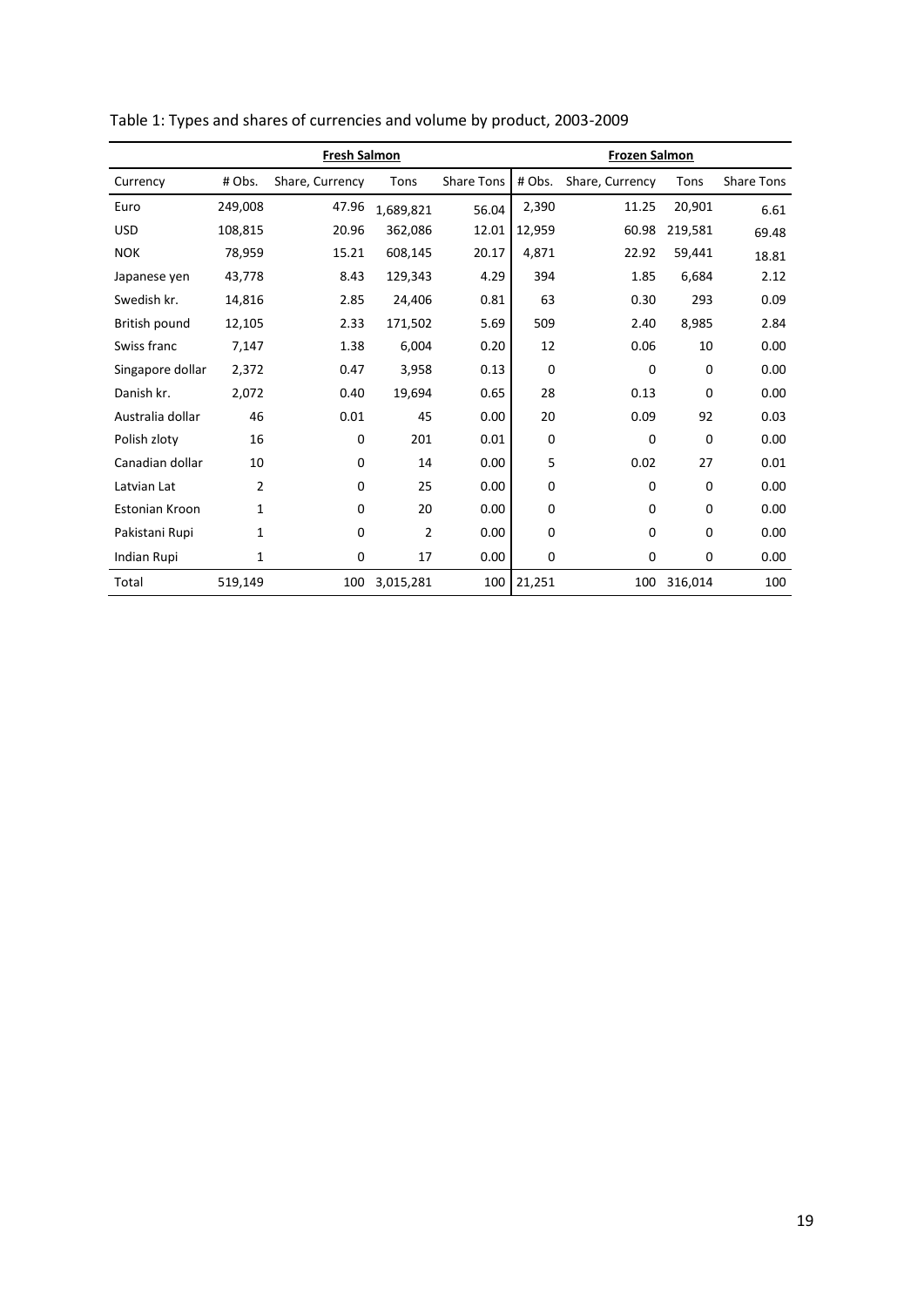

Figure 1: The 25 Most Important Destinations by Product (annual averages over the whole period)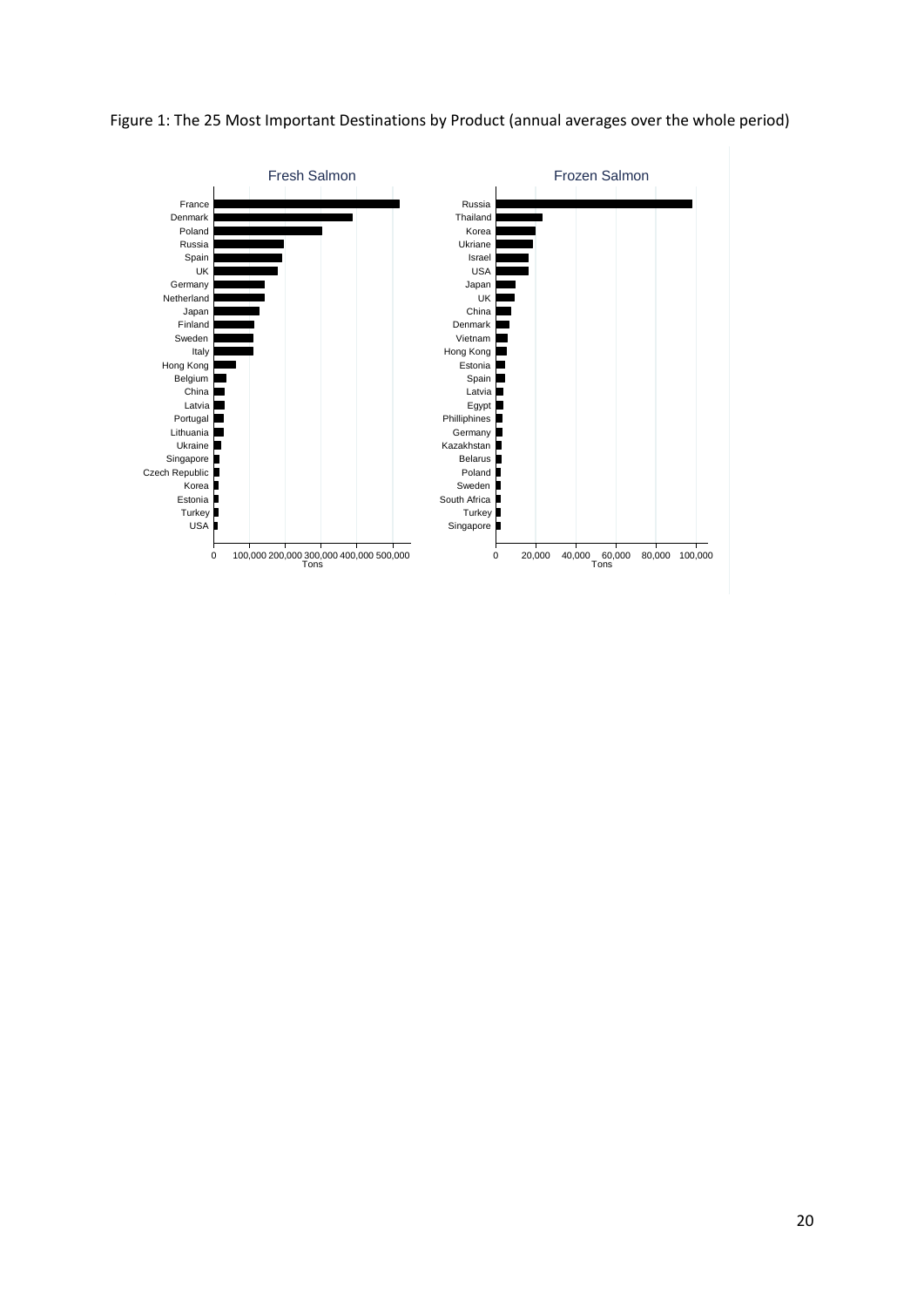

Figure 2. Regional Invoicing Differences, Fresh Salmon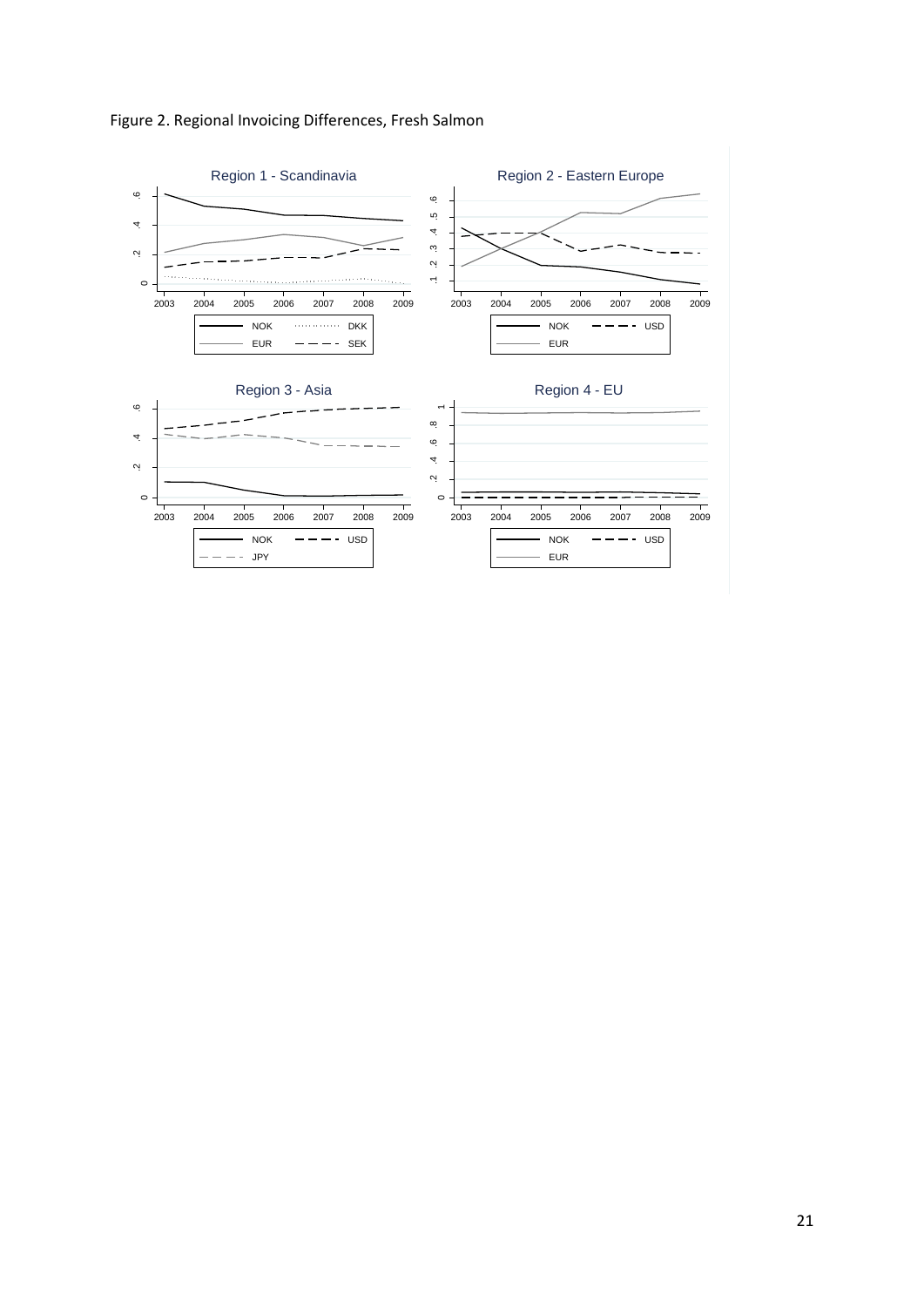|                                        | PCP vs. LCP | PCP vs. Vehicle | PCP vs. Vehicle |
|----------------------------------------|-------------|-----------------|-----------------|
|                                        |             | (EUR)           | (USD)           |
| In Geographical distance               | $-0.028$    | $-0.110***$     | $0.088***$      |
|                                        | (0.015)     | (0.013)         | (0.013)         |
| In GDP                                 | $0.061***$  | $-0.013**$      | $-0.026***$     |
|                                        | (0.006)     | (0.005)         | (0.005)         |
| In GDP per capita                      | $0.114***$  | $-0.032***$     | $-0.014**$      |
|                                        | (0.016)     | (0.009)         | (0.007)         |
| Exchange rate variation                | $-0.009$    | $-0.015***$     | $0.026***$      |
|                                        | (0.005)     | (0.005)         | (0.006)         |
| Inflation difference                   | 0.005       | $-0.000$        | $0.006***$      |
|                                        | (0.003)     | (0.002)         | (0.002)         |
| In-diff. Real Exchange Rate            | $-0.250***$ | $0.298***$      | $-0.192***$     |
|                                        | (0.041)     | (0.047)         | (0.055)         |
| In Total import in destination country | $0.016***$  | $-0.011**$      | $-0.015**$      |
|                                        | (0.006)     | (0.005)         | (0.007)         |
|                                        |             |                 |                 |
| In Total export firm                   | $0.012***$  | $0.007**$       | $0.013***$      |
|                                        | (0.003)     | (0.003)         | (0.003)         |
| In Firm-to-destination volume          | $-0.034***$ | $0.013***$      | $-0.025***$     |
|                                        | (0.005)     | (0.004)         | (0.006)         |
| In # trades to destination by firm     | $0.021***$  | $-0.006$        | 0.003           |
|                                        | (0.003)     | (0.003)         | (0.003)         |
| In # competitors in destination market | $-0.038***$ | $-0.023***$     | $0.047***$      |
|                                        | (0.012)     | (0.009)         | (0.012)         |
|                                        |             |                 |                 |
| EU-member, no euro                     | $-0.151***$ | $0.093***$      | $-0.011$        |
|                                        | (0.022)     | (0.013)         | (0.017)         |
| Trade of frozen salmon                 | $-0.015$    | $-0.090***$     | $0.124***$      |
|                                        | (0.013)     | (0.010)         | (0.012)         |
| Asia                                   | $-0.200***$ | 0.001           | $0.143***$      |
|                                        | (0.059)     | (0.034)         | (0.022)         |
| Nordic countries                       | $0.082***$  | $-0.098***$     | $-0.058$        |
|                                        | (0.028)     | (0.023)         | (0.038)         |
| EU                                     | $0.133***$  | $-0.177***$     | $-0.115**$      |
|                                        | (0.023)     | (0.037)         | (0.038)         |
| East-Europe                            | $-0.205**$  | $-0.035$        | $0.183***$      |
|                                        | (0.032)     | (0.025)         | (0.028)         |
|                                        |             |                 |                 |
| Obs.                                   | 7,425       |                 |                 |

Table 2. Average Marginal Effects, Choice of Invoicing Currency

Note: Clustered standard errors in parentheses (exporting firm, destination country). Year dummies included. \*\*\* and \*\* denote significance at 1% and 5%, respectively.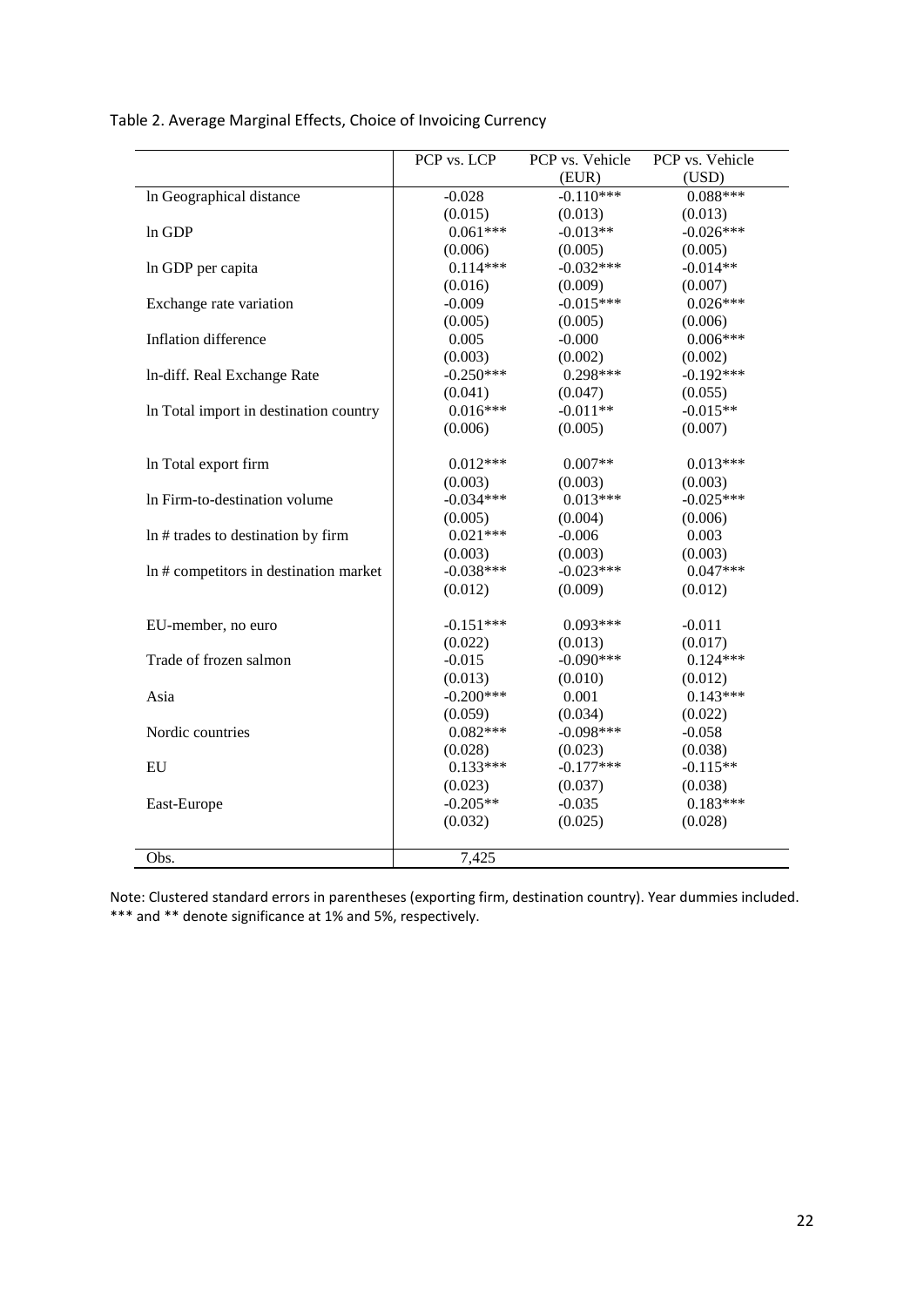# **Appendix**

Table A 1: Share of Invoicing Currencies used in the 25 Largest Destination Markets. Fresh Salmon

| Country               | <b>PCP</b><br>$(=NOK)$ | <b>LCP</b>           | Vehicle<br>(EUR)    | Vehicle<br>(USD)    | Other Currencies, # Obs. in Parentheses                                          | No.Obs. |
|-----------------------|------------------------|----------------------|---------------------|---------------------|----------------------------------------------------------------------------------|---------|
| France                | 9.36<br>(6, 191)       | 90.55%<br>(59, 888)  | 0                   | 0%<br>(2)           | Swiss franc (1), British pound (44), Swedish<br>kroner (2), Danish kroner (7)    | 66,135  |
| <b>Denmark</b>        | 43.90%<br>(14, 065)    | 6.34 %<br>(2,032)    | 48.74%<br>(15, 617) | 0.11%<br>(35)       | Swiss franc (256), British pound (27),<br>Swedish kroner (2), Polish zloty (1)   | 32,035  |
| Poland                | 23.23 %<br>(5,600)     | 0.06%<br>(15)        | 76.63%<br>(18, 471) | 0.08%<br>(16)       | British pound (1), Danish kroner (1)                                             | 24,104  |
| Russia                | 11.73%<br>(1, 568)     | 0                    | 6.95 %<br>(929)     | 81.30%<br>(10863)   | British pound (1), Indian ruupi (1)                                              | 13,362  |
| Spain                 | 2.78%<br>(1,093)       | 97.20%<br>(38, 168)  | 0                   | 0.01%<br>(4)        | Swedish kroner (1)                                                               | 39,266  |
| United<br>Kingdom     | 7.25 %<br>(961)        | 90.10%<br>(11, 941)  | 2.02%<br>(268)      | 0.60%<br>(79)       | Danish kroner (4)                                                                | 13,253  |
| Germany               | 1.91%<br>(399)         | 98.06%<br>(20, 528)  | 0                   | 0                   | British pound (4), Danish kroner (4)                                             | 20,935  |
| Netherland            | 7.27%<br>(1, 322)      | 90.88%<br>(16, 527)  | 0                   | 0.86%<br>(157)      | Estonian kroon (1), British pound (3),<br>Japanese yen (172), Swedish kroner (1) | 18,186  |
| Japan                 | 3.67%<br>(1, 672)      | 95.36%<br>(43, 447)  | 0%<br>(1)           | 0.97%<br>(440)      | Pakistani ruupi (1), Singapore dollar (1)                                        | 45,562  |
| Finland               | 14.21%<br>(1, 271)     | 85.15%<br>(7,618)    | 0                   | 0.65%<br>(58)       |                                                                                  | 8,947   |
| Sweden                | 62.36%<br>(25, 794)    | 35.81%<br>(14, 810)  | 2.59%<br>(658)      | 0.14%<br>(59)       | Danish kroner (20), British pound (7),<br>Japanese yen (14)                      | 41,362  |
| Italy                 | 7.36%<br>(2,069)       | 92.64%<br>(26, 051)  | 0                   | 0%<br>(1)           | British pound (1)                                                                | 28,122  |
| Hong Kong             | 1.72%<br>(544)         | 0                    | 0.12%<br>(39)       | 98.02%<br>(30942)   | Japanese yen (42)                                                                | 31,567  |
| Belgium               | 0.60%<br>(89)          | 99.38%<br>(14, 672)  | 0                   | 0.01%<br>(1)        | Japanese yen (1)                                                                 | 14,763  |
| China                 | 0.38%<br>(63)          | 0                    | 0.46%<br>(77)       | 98.66%<br>(16434)   | Japanese yen (84)                                                                | 16,658  |
| Latvia                | 0.31%<br>(14)          | 0.04%<br>(2)         | 65.70%<br>(2, 948)  | 33.94%<br>(15223)   |                                                                                  | 4,487   |
| Portugal              | 0.02%<br>(2)           | 99.98%<br>(9, 212)   | 0                   | 0                   |                                                                                  | 9,214   |
| Lithuania             | 0.56%<br>(18)          | 0                    | 68.50%<br>(2, 185)  | 30.94%<br>(987)     |                                                                                  | 3,190   |
| <b>Ukraine</b>        | 0.53%<br>(11)          | 0                    | 0.76%<br>(16)       | 98.71%<br>(2066)    |                                                                                  | 2,093   |
| Singapore             | 7.85%<br>(675)         | 27.47%<br>(2361)     | 0.01%<br>(1)        | 64.63%<br>(5554)    | Danish kroner (1), Japanese yen (2)                                              | 8,594   |
| Czech<br>Republic     | 1.50%<br>(44)          | 0                    | 98.39%<br>(2, 879)  | 0.07%<br>(2)        | Swiss franc (1)                                                                  | 2,926   |
| Korea                 | 21.07%<br>(1, 581)     | 0                    | 0.15%<br>(11)       | 78.76%<br>(5910)    | Japanese yen (2)                                                                 | 7,504   |
| Estonia               | 69.19%<br>(1, 534)     | 0                    | 13.08%<br>(290)     | 17.73%<br>(393)     |                                                                                  | 2,217   |
| Turkey                | 95.42%<br>(1,854)      | 0                    | 4.27<br>(83)        | 0.31%<br>(6)        |                                                                                  | 1,943   |
| <b>United States</b>  | 39.53%<br>(1, 532)     | 60.37%<br>(2, 340)   | 0.08%<br>(3)        | 0                   | Japanese yen (1)                                                                 | 3,876   |
| Total<br>(25 largest) | 14.76%<br>(69, 966)    | 56.88%<br>(269, 612) | 9.38%<br>(44, 476)  | 18.82%<br>(89, 232) | 0.15%<br>(712)                                                                   | 473,998 |

(Number of trades in parentheses)